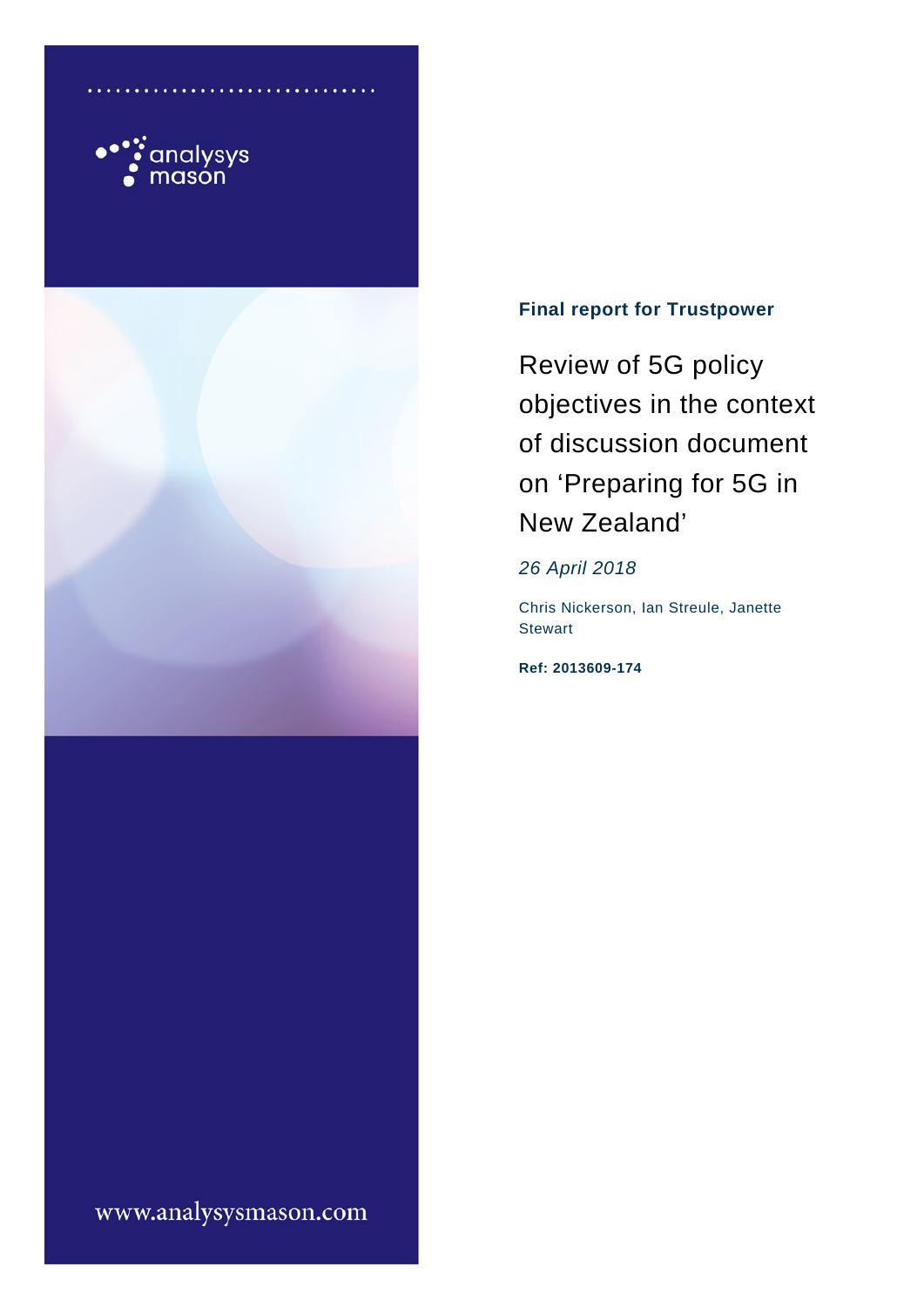# Contents

| $\mathbf{1}$            | <b>Executive summary</b>                                                            | $\mathbf{1}$   |
|-------------------------|-------------------------------------------------------------------------------------|----------------|
| 1.1                     | Overall context and key comments                                                    | 1              |
| 1.2                     | Potential 5G use cases                                                              | $\overline{2}$ |
| 1.3                     | Regulatory options to enable more operators to deploy 5G networks and/or deliver 5G |                |
|                         | services                                                                            | 3              |
| 1.4                     | Changes at the core network level, relevant to competition considerations           | 3              |
| 1.5                     | Consistency with ComCom's mobile market study                                       | $\overline{4}$ |
| 1.6                     | Coherence in timing of 5G spectrum awards across multiple bands                     | 5              |
| $\boldsymbol{2}$        | <b>Introduction</b>                                                                 | $\overline{7}$ |
| 3                       | The mobile market context                                                           | 8              |
| $\overline{\mathbf{4}}$ | <b>Relevant 5G considerations</b>                                                   | 10             |
| 4.1                     | Use cases                                                                           | 10             |
| 4.2                     | Frequency bands, timing and award of licences                                       | 11             |
| 4.3                     | Core network changes                                                                | 12             |
| 5                       | <b>Regulatory considerations for 5G licensing</b>                                   | 14             |
| 5.1                     | Spectrum flexibility and additional operators                                       | 14             |
| 5.2                     | Spectrum sharing                                                                    | 14             |
| 5.3                     | Open access                                                                         | 14             |
|                         |                                                                                     |                |

Annex A International examples

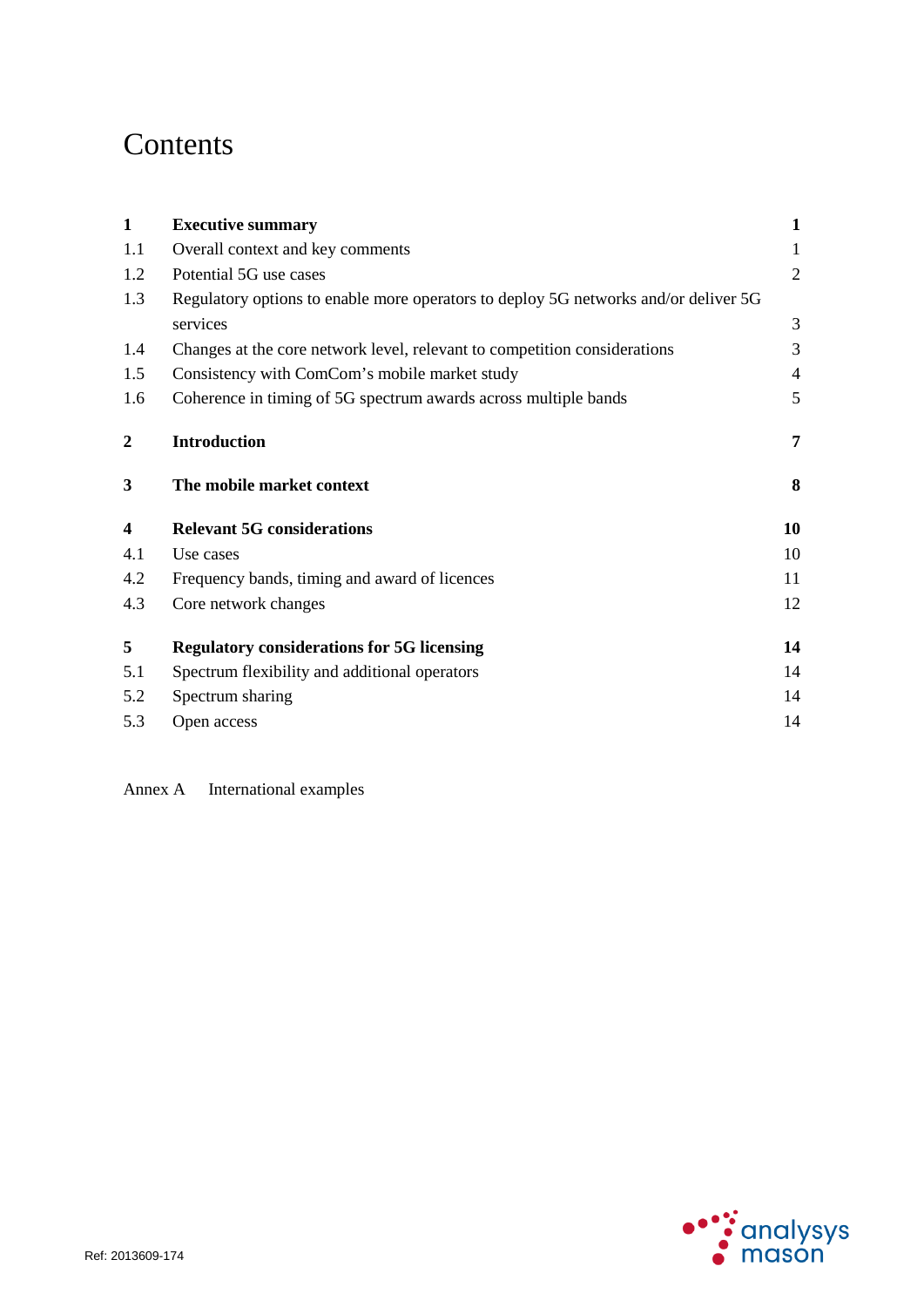Confidentiality Notice: This document and the information contained herein are solely for the use of Trustpower.

Copyright © 2018. The information contained herein is the property of Analysys Mason Limited and is provided on condition that it will not be reproduced, copied, lent or disclosed, directly or indirectly, nor used for any purpose other than that for which it was specifically furnished.

Analysys Mason Limited St Giles Court 24 Castle Street Cambridge CB3 0AJ UK Tel: +44 (0)1223 460600 cambridge@analysysmason.com www.analysysmason.com Registered in England No. 5177472

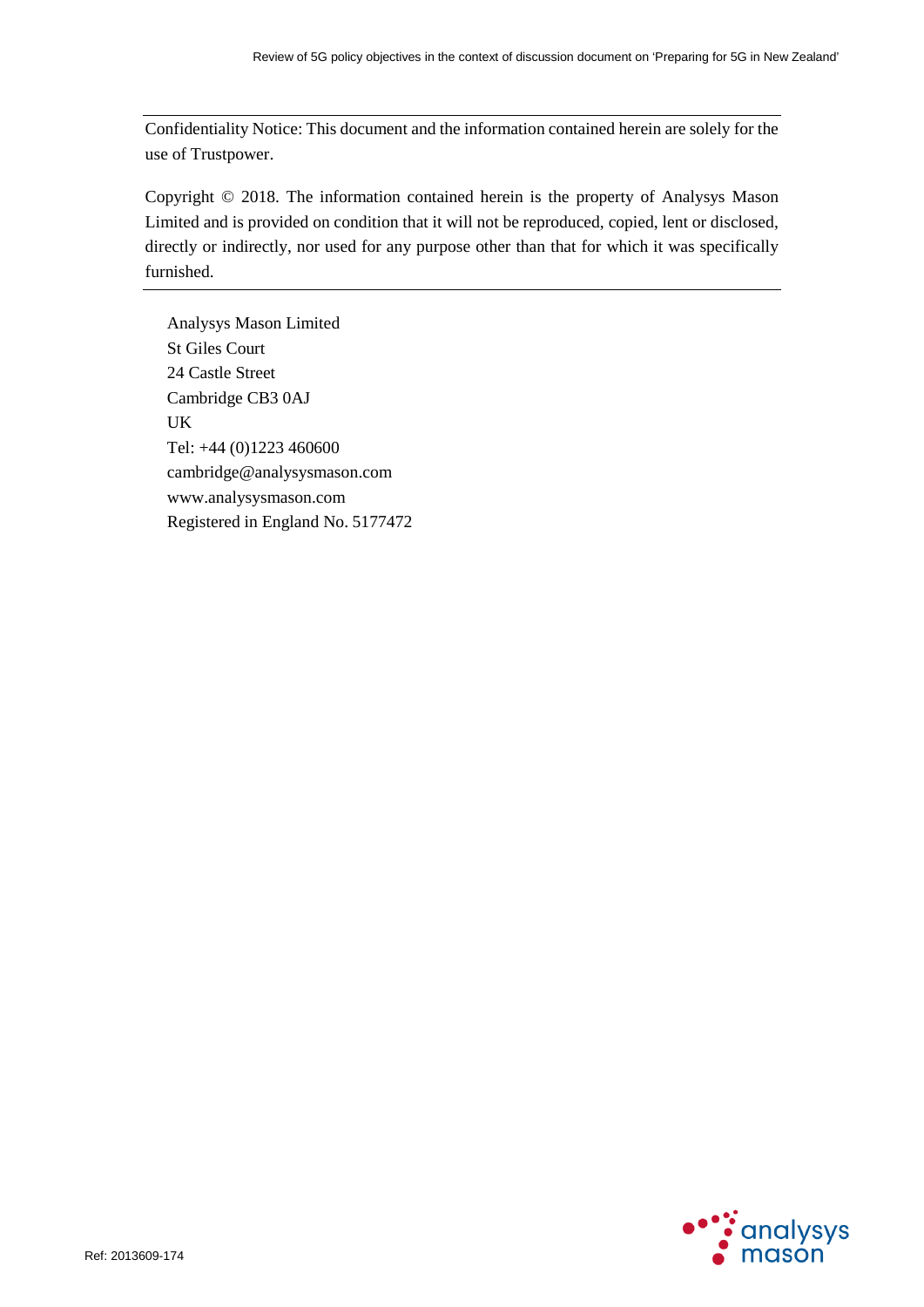# 1 Executive summary

In March 2018, the Radio Spectrum Management (RSM) function of the Ministry of Business, Innovation and Employment (MBIE) published a discussion document on 'Preparing for 5G in New Zealand'.[1](#page-3-0) Trustpower has asked Analysys Mason to review the discussion document and provide views on the key points raised. This document sets out the findings from our review.

### **1.1 Overall context and key comments**

The overall aims of the MBIE discussion document are encouraging – namely facilitating the early commercial roll-out of 5G technology to the benefit of citizens and businesses in New Zealand, by making suitable spectrum available. The frequency bands being considered for 5G use as set out in the discussion document are compatible with internationally harmonised spectrum for 5G, which is highly positive given the importance of economies of scale for mobile deployments.

The spectrum that will be released for 5G use in New Zealand will support the transformation of mobile networks. This transformation will be the key determinant of the development of new mobile services and infrastructure over the next five to ten years and beyond. Hence, the MBIE might consider that policies which guide, and regulations which govern, this market evolution to 5G should be developed with a longer-term view of mobile market competitiveness in mind, to maximise the potential for 5G to benefit all consumers and businesses in New Zealand.

Accordingly, it will be important to consider consistency between the issues addressed in 5G spectrum policy development and the issues being considered in the study of mobile telecommunications markets being undertaken by the Commerce Commission (ComCom), $^2$  $^2$  such as in relation to structure and competitiveness of the mobile market.

Our overall comments on the MBIE discussion document are as follows:

- A broad view of potential 5G use cases is likely to be relevant when deciding on the best approach for authorising 5G use in the different spectrum bands that 5G might use
- Options to enable more operators to deliver 5G services might be relevant to consider, consistent with the market study being conducted by ComCom. Several different licensing options for 5G have been identified in some other leading markets worldwide (as described in Annex A to this report)

<span id="page-3-1"></span><sup>2</sup> See [http://www.comcom.govt.nz/regulated-industries/telecommunications/monitoring-reports-and-studies/mobile](http://www.comcom.govt.nz/regulated-industries/telecommunications/monitoring-reports-and-studies/mobile-market-study/)[market-study/](http://www.comcom.govt.nz/regulated-industries/telecommunications/monitoring-reports-and-studies/mobile-market-study/)



<span id="page-3-0"></span> $\overline{1}$ <sup>1</sup> See https://www.rsm.govt.nz/projects-auctions/current-projects/preparing-for-5g-in-new-zealand-technicalconsultation/5g-spectrum-road-map-discussion-document.pdf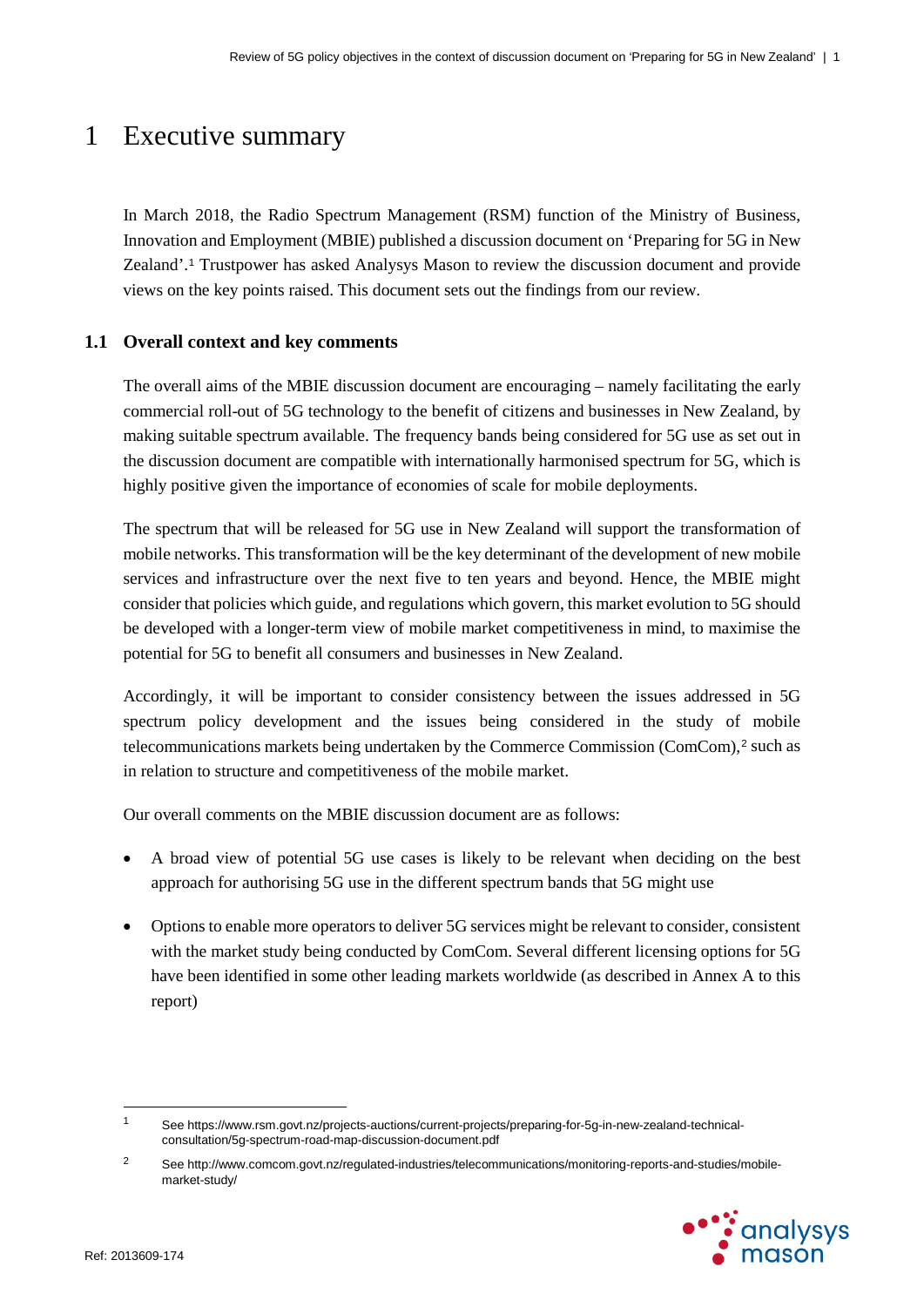- Core network changes will be an essential part of 4G-to-5G network transition, and 5G policies should reflect this transition, which will bring about greater flexibility and scalability to deliver different use cases, and alternative business models
- A coherent approach to the release of 5G spectrum across all the spectrum bands that 5G is able to use is highly desirable, taking account of the different likely purposes of use of each band (coverage/capacity), differences in the timing of availability of each band, and the varying available bandwidths in the different bands.

We discuss these points in more detail below.

### **1.2 Potential 5G use cases**

Although 5G networks are not yet being commercially deployed (and hence commercial viability of possible 5G use cases is untested), we believe that a broad view is appropriate on the potential use of 5G technology, given that the current global industry view encompasses a variety of 5G services and applications across consumer and non-consumer markets. Whilst enhanced mobile broadband (eMBB) services for consumers might be the initial focus of 5G deployment for existing MNOs, there are a wide range of further possible use cases for individual vertical industries, and a range of deployment models for 5G technology.

At the global level, eMBB, massive machine-type communication (mMTC) and ultra-reliable lowlatency communications (uRLLC) are all globally recognised use cases for 5G. Although MNOs might first prioritise eMBB to complement current mass-market consumer mobile broadband services, alternative and niche players are likely to find ways to innovate on service delivery in the 5G era by bringing new services to market (such as in the uRLLC and mMTC areas). 5G also has potential to supply fixed-wireless access links in local areas.

As such, in response to *Question 1* in the discussion document ("What are the likely use cases for 5G in New Zealand initially and in the longer term?"), our view is as follows:

Based on the mobile industry's vision for 5G technology, we believe that 5G networks can be expected not only to deliver high-capacity mobile broadband services in high-demand areas to meet increasing consumer demand, but also to enable potential new uses and applications, such as industrial automation, transport applications, augmented- and virtual-reality video, and low-latency, highly reliable data links connecting multiple types of device and objects in the Internet of Things (IoT). Although traditional MNO business models may target eMBB services initially for 5G, it is possible there could be a role for additional players and alternative deployment solutions beyond those that MNOs will provide, given the broad scope of the use cases that 5G technology might support.

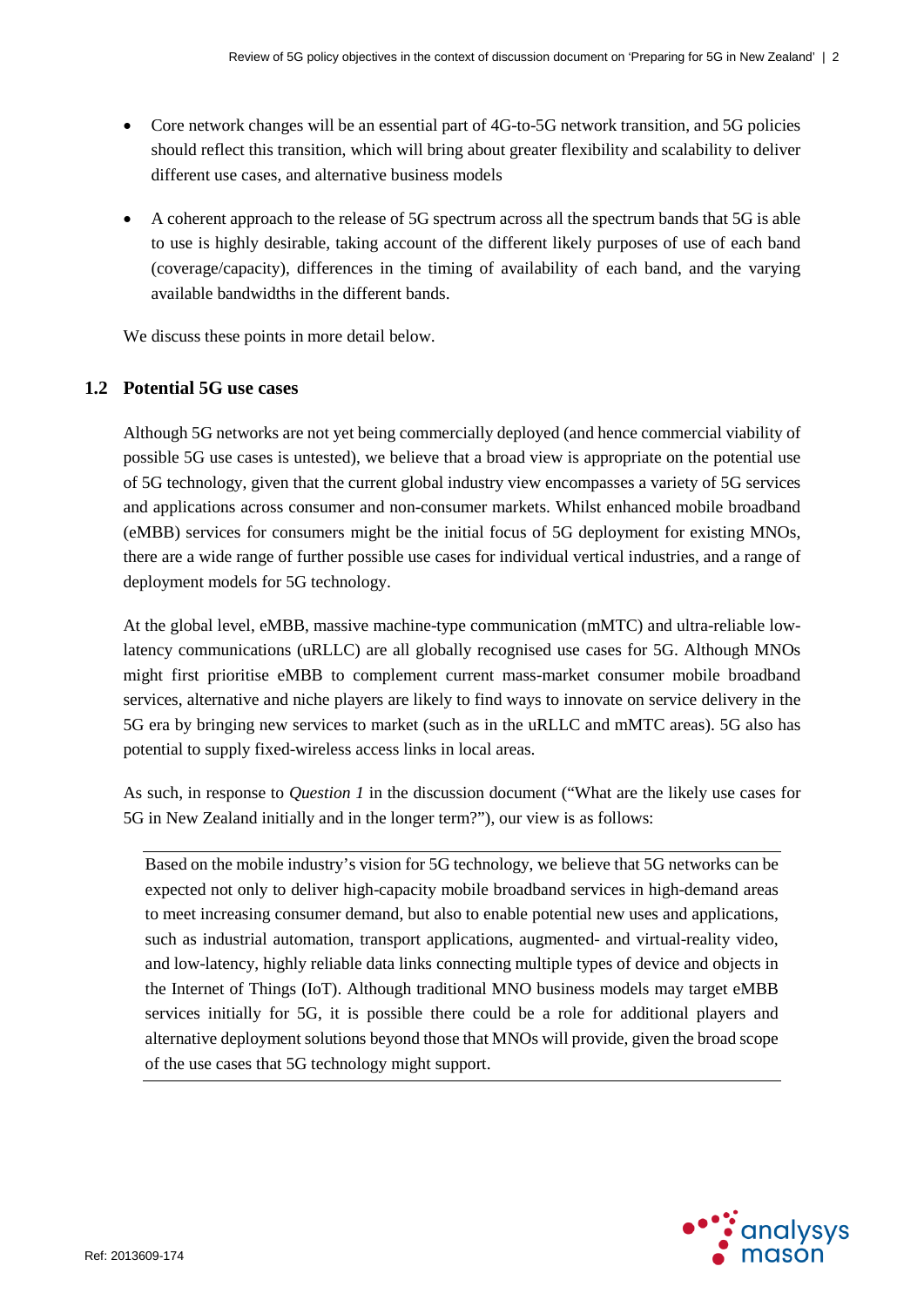# **1.3 Regulatory options to enable more operators to deploy 5G networks and/or deliver 5G services**

There are several options for authorising 5G spectrum use, depending on the frequency bands being considered, the characteristics of those bands and the services that might be supported. International experience indicates that a broad range of potential regulatory conditions have been applied to 4G mobile licensing – including wholesaling capacity and obliging open access – and these considerations will also be relevant for 5G.

Regulators in several other advanced markets have discussed a range of regulatory options for 5G spectrum authorisation, recognising the potential increase in flexibility and use cases and the new value chains that might emerge with 5G.[3](#page-5-1) As MBIE develops its position on spectrum allocation options in the coming months it could consider a similarly broad range of solutions to introduce flexibility and enable players other than nationwide MNOs to have access to 5G spectrum.

In response to *Question 2* in the discussion document ("Do you consider competition should be encouraged at the infrastructure level or purely at the retail level? Why?), our view is as follows:

We consider that competition should be encouraged at both the infrastructure and retail levels. The increased capacity, scalability and flexibility of 5G networks can be expected to drive innovation in retail services and has the potential to create new markets. The ability to build standalone networks with 5G to support different use cases and alternative business models, as well as virtualisation in radio access and core networks (see Section [1.4](#page-5-0) below), raises the possibility of alternative players and/or new entrants deploying 5G networks and/or offering 5G services, in addition to the existing MNOs. Effective wholesale access could also be a key regulatory component in the licensing of spectrum for 5G networks. From an infrastructure perspective, the high costs involved in rolling out new radio and core infrastructure may mean that current trends towards greater use of radio access network (RAN) sharing and enablement of wider coverage through wholesale access will continue to be relevant in 5G.

## <span id="page-5-0"></span>**1.4 Changes at the core network level, relevant to competition considerations**

Virtualisation in core networks, along with new radio network architectures (e.g. centralised RANs) will enable end-to-end network slicing in 5G, bringing about increased flexibility and configurability and support for new business models.

Network slicing provides for end-to-end logical (virtual) networks with dedicated capacity and/or other service-specific characteristics. Slicing in 5G networks can potentially be used to deliver differentiated latency, performance, reliability, availability and other characteristics, tuned to the needs of each use case/service. The number of slices that are created is currently uncertain and will be driven by market needs. The proliferation in demand for these slices might have implications for



<span id="page-5-1"></span> $\overline{3}$ See examples in Annex A.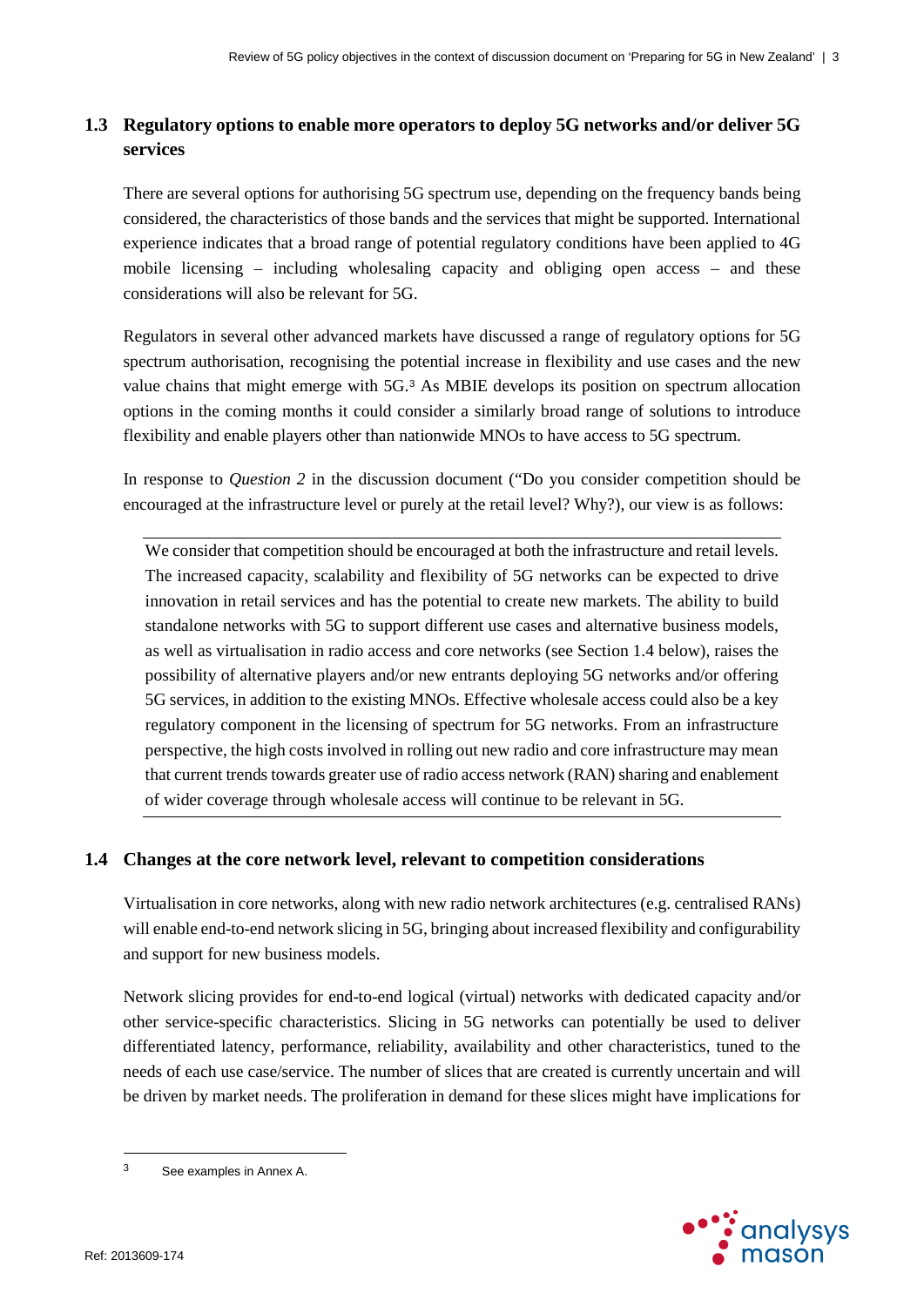spectrum authorisation, in that a greater number of players might wish to have access to their own 5G spectrum (e.g. to build their own radio access networks, using the 5G core of another operator).

Accordingly, virtualisation in 5G core networks is particularly relevant to the competition issues raised by *Question 2* in the discussion document ("Do you consider competition should be encouraged at the infrastructure level or purely at the retail level? Why?), as follows:

Virtualisation in radio access networks, and in core networks, will in time result in the delivery of configurable end-to-end network slices, which can be provisioned to provide unique services to different types of user/customer, based on their needs. This could be relevant when considering competition at the retail level. To deploy 5G, operators can use a 4G network as an underlay ('non-standalone') initially, and in subsequent deployments they can operate 5G standalone networks. These 5G technological developments will bring new capabilities to mobile networks that can be expected to drive innovation and could also increase the demand for spectrum beyond that of traditional nationwide MNO spectrum demands.

### **1.5 Consistency with ComCom's mobile market study**

We note that the scoping stages of ComCom's study raised several market issues, including competition (recognising infrastructure, virtual and retail competition), consumer outcomes, and barriers to entry faced by operators. ComCom's study aims to inform policy makers such as MBIE of the performance of the mobile markets, and, as such, encourage the government's preparations for 5G to take account of and support growth and innovation in mobile markets in their widest sense.

This suggests that the significant regulatory issues to be considered for 5G should be consistent with those being considered in ComCom's study into mobile markets in New Zealand.

Accordingly, in answer to *Question 3* ("What regulatory issues need to be considered from a 5G perspective in New Zealand?") and *Question 4* ("What aspects of these regulatory issues are most significant for 5G") in the discussion document, we suggest the following view:<sup>[4](#page-6-0)</sup>

The most significant regulatory issues that need to be considered from a 5G perspective in New Zealand are likely to be similar to those raised in the scoping document for ComCom's market study<sup>[5](#page-6-1)</sup> – regulations that enable the creation of a more dynamic retail market and allow for a greater diversity of mobile virtual network operators and other players making use of 5G technology, improved wholesale market arrangements, the implications of convergence between fixed and mobile networks, and new forms of spectrum sharing. Given our answers to the previous questions in relation to use cases and 5G technology characteristics, we believe

<span id="page-6-1"></span><sup>5</sup> See http://www.comcom.govt.nz/regulated-industries/telecommunications/monitoring-reports-and-studies/mobilemarket-study/



 $\overline{a}$ 

<span id="page-6-0"></span><sup>4</sup> We note that *Question 3* and *Question 4* in the discussion document are primarily directed at three specific issues: (1) ensuring access to suitable sites for cell sites, (2) the resource management consenting issues associated with new and existing sites, and (3) managing any potential health effects from increased exposure to non-ionising radiation. However, we have taken the broad wording of the questions as an opportunity to summarise our view of the general regulatory issues which need to be considered for 5G.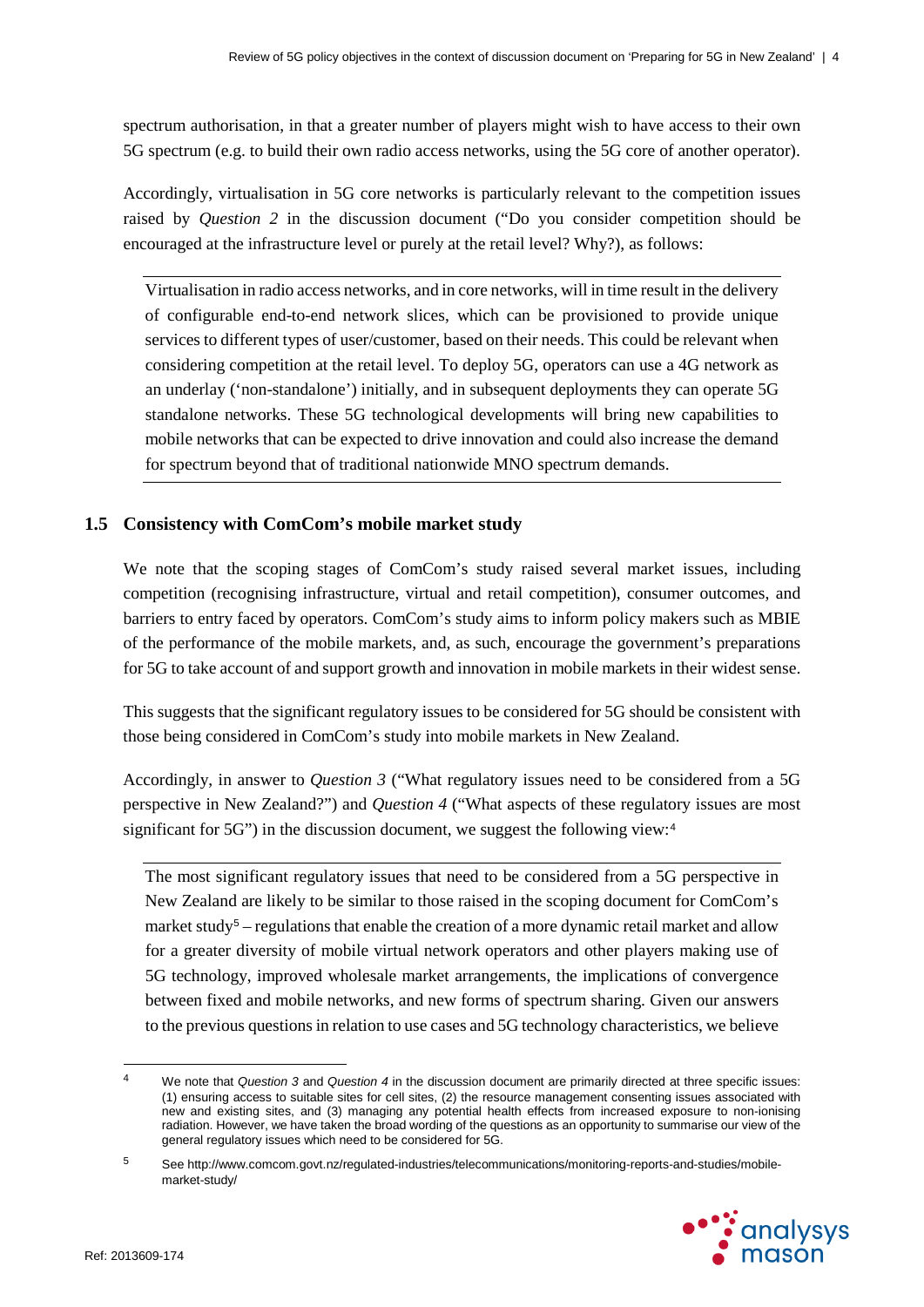it is relevant to consider if there is potential for players other than existing MNOs to use 5G spectrum and provide 5G services. This potential for new 5G players to be enabled through innovative spectrum sharing has also been identified as being relevant for consideration in other advanced markets – such as the USA, and in Australia, where the government indicated in a 5G consultation paper published in 2017 that 5G technology creates opportunities for players other than MNOs, such as for increased spectrum sharing (see [Annex A](#page-18-0) for more detail).

#### **1.6 Coherence in timing of 5G spectrum awards across multiple bands**

MBIE's approach is that 5G will require a variety of spectrum bands – lower frequencies for coverage combined with higher bands (where significantly more bandwidth, and less scarcity exists) for capacity and for new services. This is consistent with international 5G trends. The 3.5GHz band is emerging as the most promising band globally for initial 5G deployment, and several regulators are considering authorising 5G spectrum use in the millimetre-wave bands below 30GHz, either around 26GHz or 28GHz. Annex A contains examples from other Asia–Pacific markets, confirming this broad approach.

Whereas the propagation characteristics of lower frequencies being considered for 5G have similarities to mobile spectrum in use today, the new bands in the millimetre-wave portion of spectrum have different propagation characteristics. Regulators in other markets (such as Ofcom in the UK) have recognised that the limited range of operation in the millimetre-wave spectrum, combined with new technologies being developed for 5G, could facilitate greater geographical re-use of spectrum. These features could be exploited within alternative licensing approaches, such as use of shared spectrum and non-national licences, to allow more operators to deploy networks than has been possible to date.

We note that the market structure might vary across bands, due to differences in scarcity as well as other factors. For example, lower bands where demand is especially high (and bandwidth is limited) might support a small number of mainly national operators – potentially with additional retail competition – whereas the higher bands have capacity to support spectrum ownership by a larger number of operators, and new forms of deployment.

An overall framework should be considered, especially given that 5G spectrum release will occur over a period of several years, and so there is a need to have a spectrum release strategy which remains coherent over time.

MBIE has asked several questions relating to spectrum allocation, specific bands for 5G use and award conditions (such as acquisition limits (e.g. spectrum caps)). We have not answered all questions individually. However, we set out our view on the key points (i.e. allocation, use and award conditions) below. These views correspond to the following questions in the discussion document – *Question 17* (Which allocation methodology should be used for allocating spectrum bands identified for use with 5G? Why?), *Question 19* (Should deployment of 5G technology be

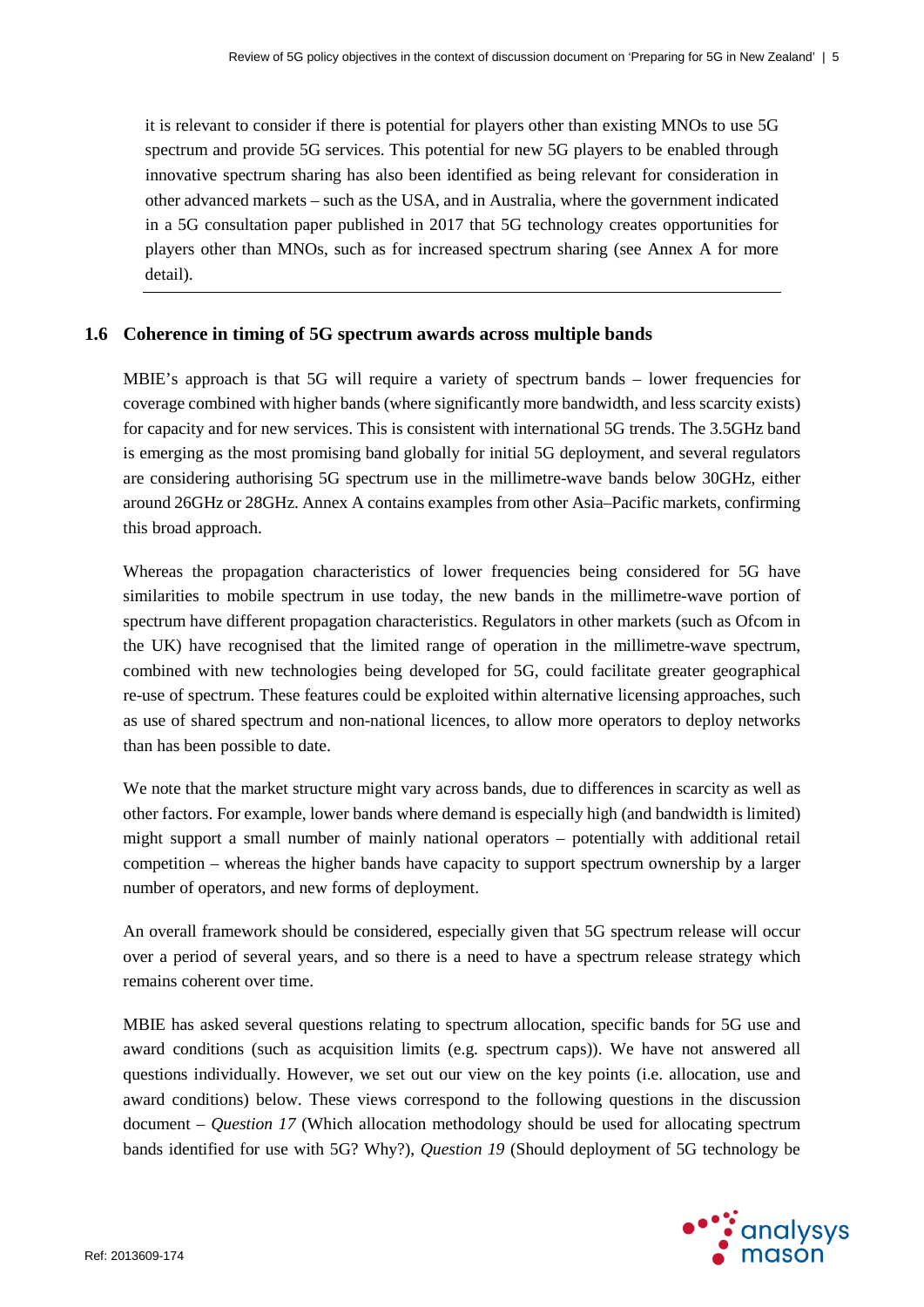specified for some or all bands? If not, why not?) and *Question 23* (Should acquisition limits be imposed on 5G bands? If so what should these be and why?):

We note that the wide bandwidth, and the limited propagation range of 5G millimetre-wave spectrum, combined with new 5G network technology, could facilitate alternative methods for allocating some of the spectrum in this range, compared to exclusive-use nationwide licensing. For example, the greater geographical re-use possibilities for spectrum in millimetre-wave bands could unlock additional sharing opportunities, and/or make subnational licensing approaches more viable (either regional licences, or licences to deploy 5G in localised areas). The wide bandwidth available in the millimetre-wave bands will reduce the scarcity of spectrum which, combined with new sharing possibilities, might mean that alternative authorisation approaches for 5G spectrum are possible. The UK regulator identified a range of approaches in its 26GHz call for input published in 2017, and a similar broad analysis of different options might be relevant in New Zealand – including auctions along with other forms of assignment, such as administrative, or 'first-come, first-served' licensing, and sub-national, as well as national, approaches to defining geographical rights of use.

The market structure might vary across the different bands being used for 5G, due to scarcity as well as other factors; for example, the lower bands (where bandwidth is limited) might support a limited number of mainly national operators – potentially with additional retail competition (if MBIE and ComCom consider that to be a key additional requirement) – whereas the higher bands (where bandwidth is more widely available) might support a larger number of operators owning their own spectrum, and new forms of deployment.

However, an overall framework should be considered, especially given that 5G spectrum release will occur over a period of several years, and so there is a need to have a spectrum release strategy which remains coherent over time. This overall framework should consider whether specific measures are needed within 5G licensing to ensure that the regulatory and market objectives identified for 5G are met in full.

Acquisition limits on spectrum holdings might be a relevant consideration in some if not all 5G bands, bearing in mind our answer to *Question 3* that 5G could unlock new business models and new opportunities for alternative players and new entrants.

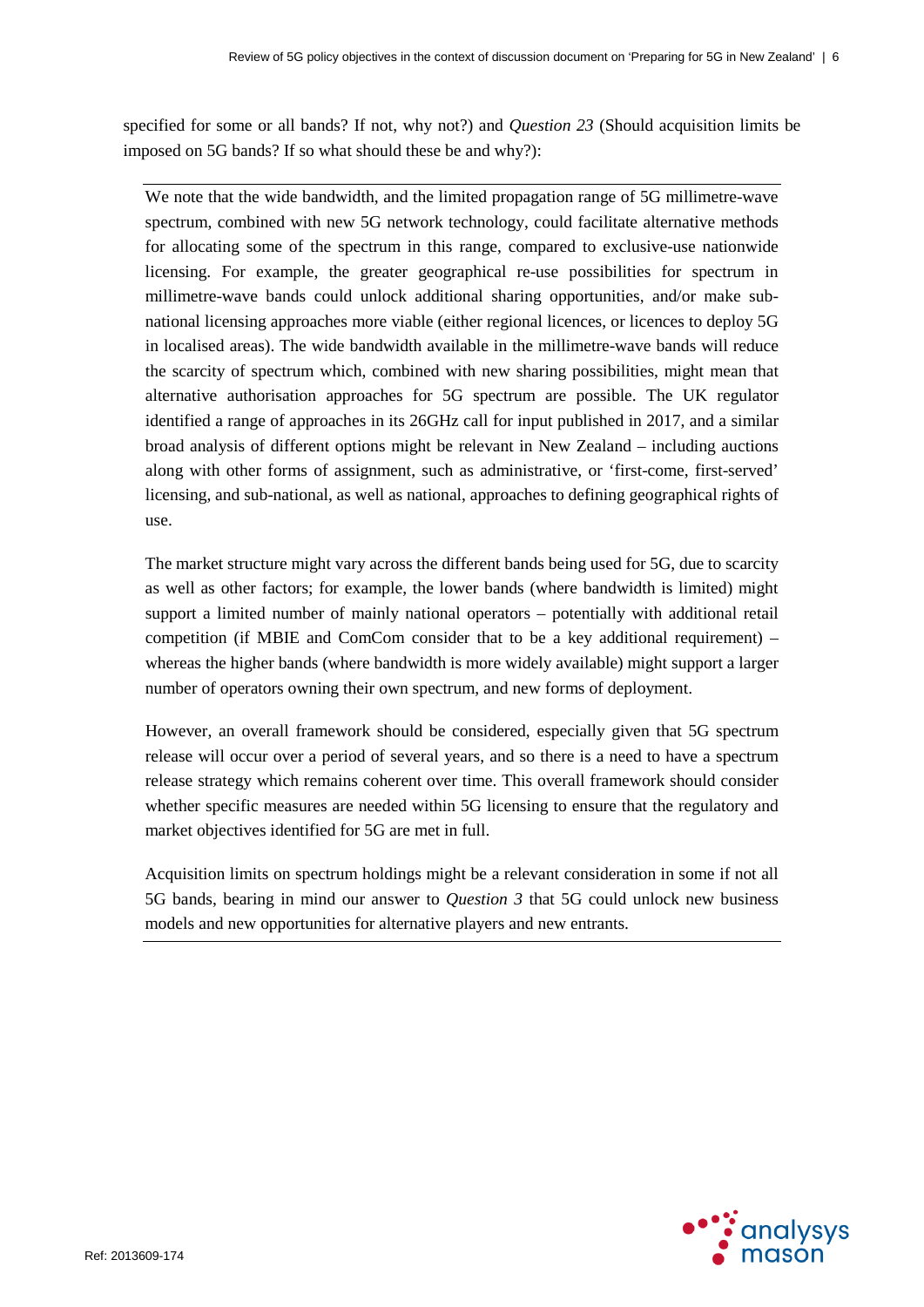# 2 Introduction

In March 2018, the Radio Spectrum Management (RSM) function of the Ministry of Business, Innovation and Employment (MBIE) published a discussion document on 'Preparing for 5G in New Zealand'.[6](#page-9-0) Trustpower has asked Analysys Mason to review the discussion document and provide views on the key points raised. This document sets out the findings from our review.

Our views are based on international precedents on 5G policy in other markets, as well as taking account of issues raised in the scoping study consultation on mobile telecommunications markets in New Zealand that the Commerce Commission (ComCom) published in 2017.

As agreed with Trustpower, we have not answered each individual question in the MBIE discussion document, but have focused on the key questions, namely Questions 1, 2, 3, 4, 17, 19 and 23.

The remainder of this document is laid out as follows:

- Section [3](#page-10-0) describes the mobile market context in New Zealand
- Section [4](#page-12-0) discusses relevant 5G technology considerations
- Section [5](#page-16-0) discusses relevant regulatory considerations for 5G licensing
- [Annex A](#page-18-0) provides selected case studies illustrating 5G policy approaches in other markets.

<span id="page-9-0"></span><sup>6</sup> See https://www.rsm.govt.nz/projects-auctions/current-projects/preparing-for-5g-in-new-zealand-technicalconsultation/5g-spectrum-road-map-discussion-document.pdf



 $\overline{a}$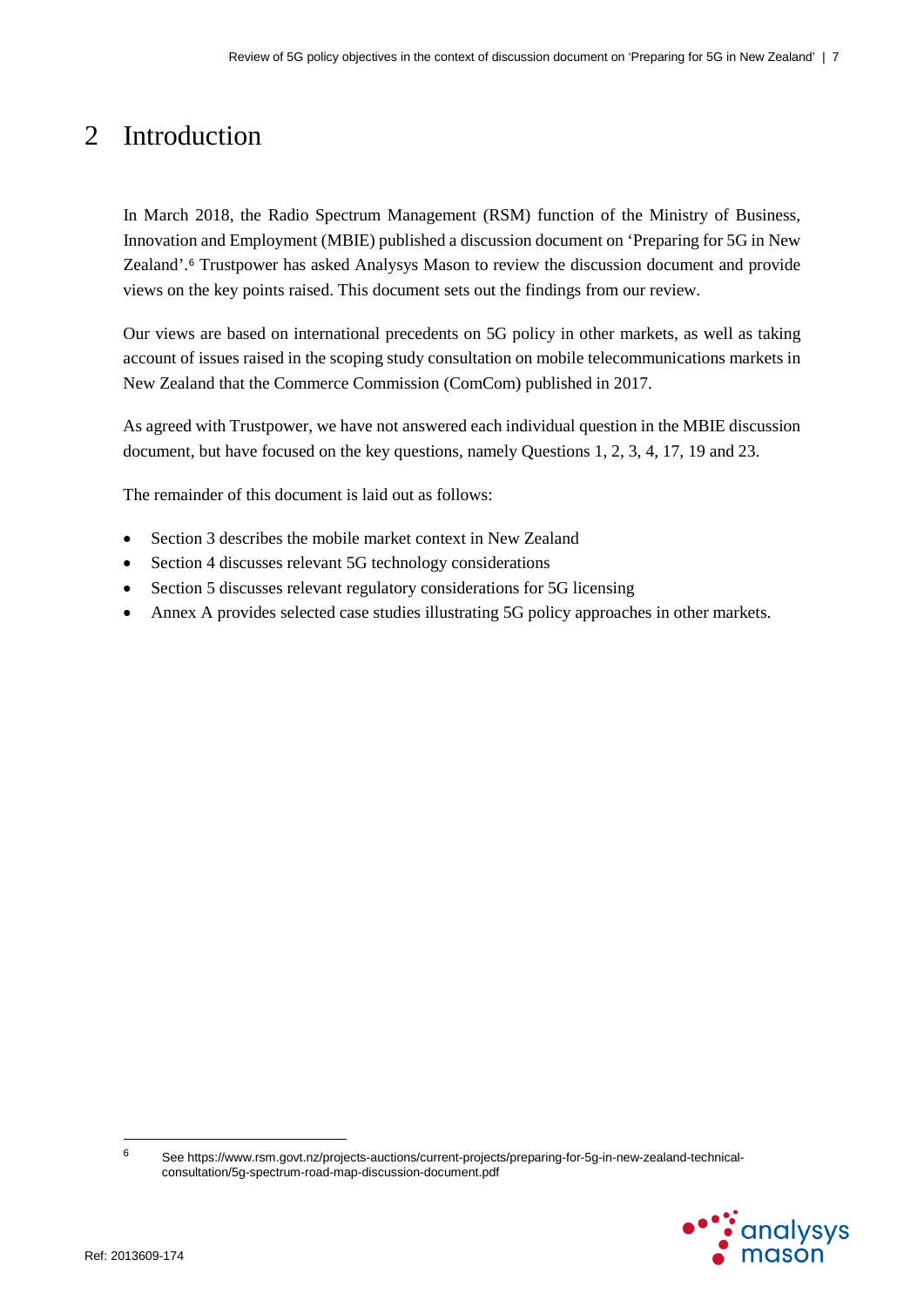# <span id="page-10-0"></span>3 The mobile market context

In New Zealand, mobile networks are currently operated by three national mobile network operators (MNOs) – Spark, Vodafone and 2degrees. The frequencies they use span from 700MHz to 2.6GHz, in line with internationally allocated spectrum for 2G, 3G and 4G use.

The new technologies being developed for 5G will use a combination of existing, and new, mobile spectrum bands. Existing mobile spectrum is largely allocated in New Zealand to existing MNOs. However, the characteristics of the new frequency bands that 5G will use (especially millimetrewave spectrum) might provide opportunities for more players to provide 5G services and to deploy 5G infrastructure.

Infrastructure competition itself is a continuum of options, from entirely separate networks, through partial sharing of passive assets (sites), through to innovative and advanced technical network sharing such as multi-operator radio access networks (RANs), spectrum pooling and (dynamic) network capacity slicing. We expect that these more innovative and advanced forms of sharing will become commonplace in 5G, supported by its flexible, scalable network deployment mode, and virtualisation in core and RANs.

Our view is therefore that new 5G network technologies and deployment styles can improve the quality, speed and cost of mobile services in New Zealand, and enable new types of operator to enter the market.

We would note that:

- A more dynamic retail market for 5G services could dilute the relatively highly concentrated market that exists currently in New Zealand. This might be facilitated through regulations that support introduction of a greater proportion of competitive retail supply from a diversity of mobile virtual network operators, more players making use of wholesale access arrangements for 5G and/or exposing the full benefits of advanced 5G technologies (e.g. virtualised end-toend network slices) to allow non-national players to deploy infrastructure
- Improved wholesale market arrangements, particularly given significant capacity increase and the ability to 'slice' the network, can support a more dynamic, competitive and innovative retail market
- Convergence of fixed and mobile networks and services will become increasingly relevant in the 5G era as wide area and indoor services begin to seamlessly converge – more than is currently possible using mobile and Wi-Fi access today. This can be supported by 5G services at low frequencies for ubiquitous coverage and high frequencies for hotspots of high traffic density (e.g. buildings and campus areas).

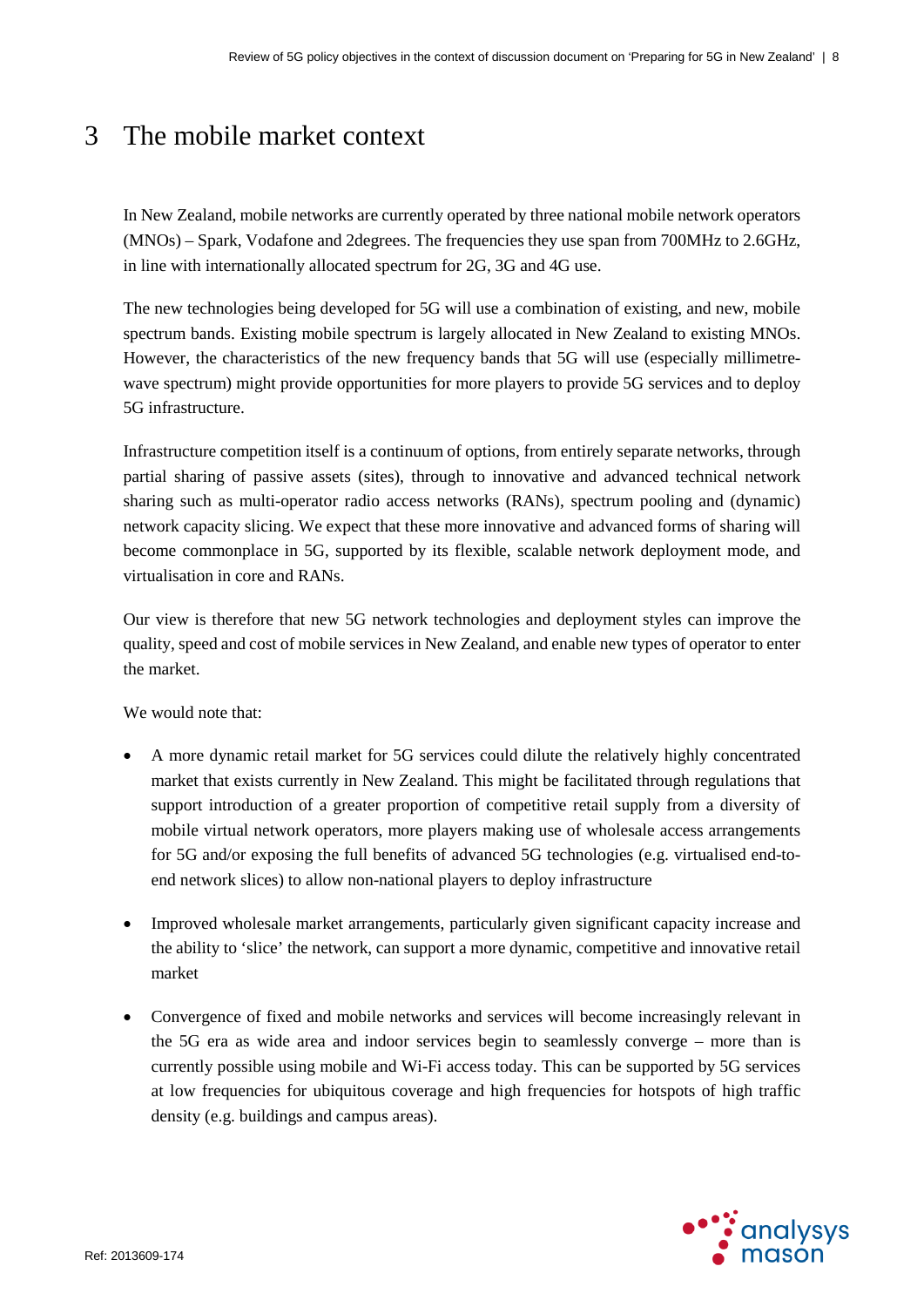There is growing recognition among regulators in other advanced markets that the approaches taken to 5G licensing should allow for a range of possible users being interested in acquiring 5G spectrum, beyond nationwide MNOs.

Annex A provides more detail on relevant proposals in other markets.

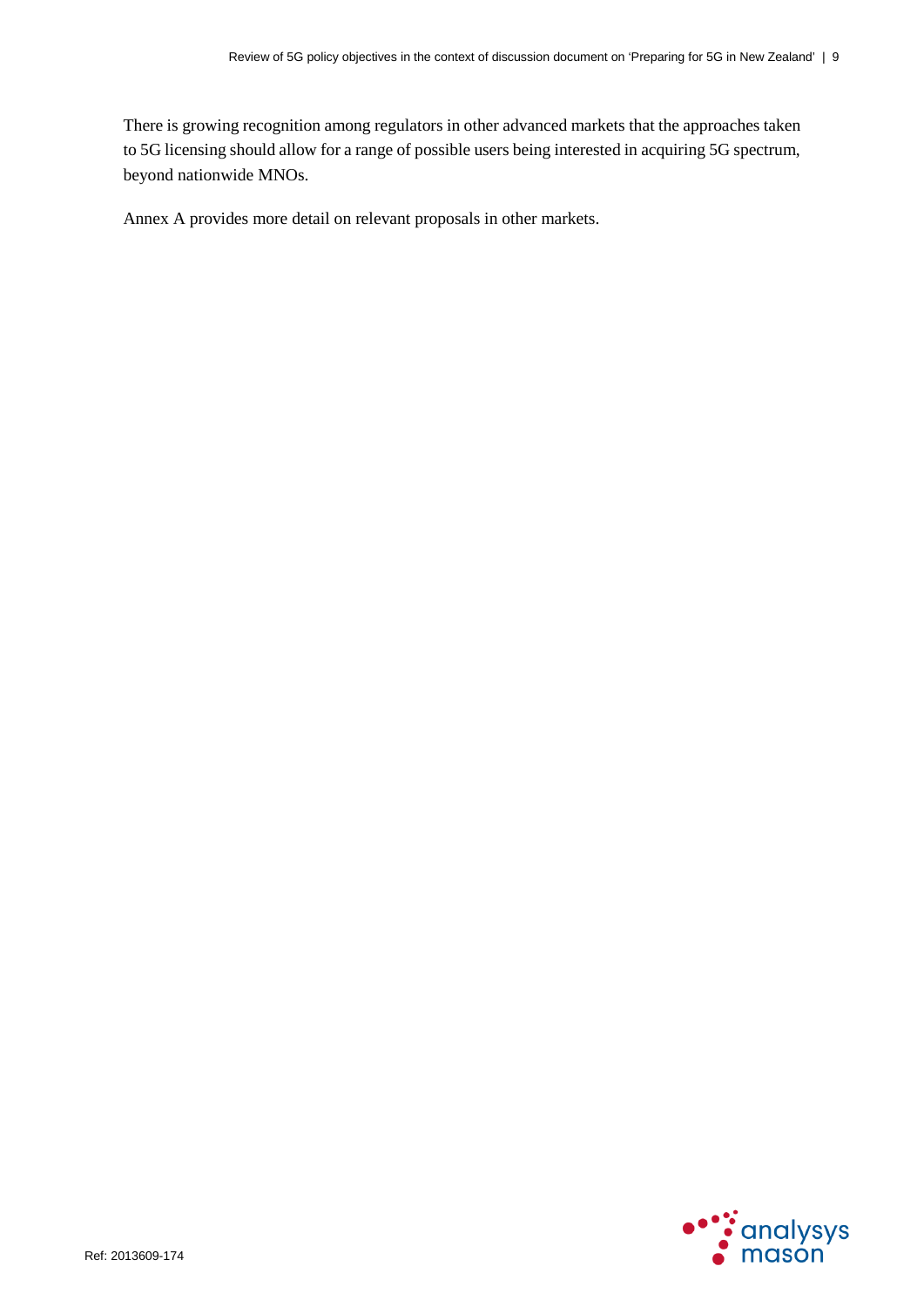# <span id="page-12-0"></span>4 Relevant 5G considerations

### **4.1 Use cases**

The use cases for 5G have been studied extensively by the wireless industry and are widely supported and consistently presented in published industry reports. The most widely quoted source is the discussion on 5G use cases in study groups of the radio sector of the International Telecommunication Union (ITU-R), which has resulted in agreement on the range of possible 5G applications illustrated in [Figure](#page-12-1) 4.1 below.



<span id="page-12-1"></span>*Figure 4.1: Use cases and applications for 5G [Source: ITU-R, 2017[7\]](#page-12-2)*

As shown i[n Figure](#page-12-1) 4.1, the applications within the ITU-R's vision for 5G can be grouped into three main categories:

- Enhanced mobile broadband (eMBB) the evolution of 3G/4G mobile services to provide significantly higher throughput, capacity and performance (moving towards providing connections with fibre-like quality using wireless technology)
- Massive machine-type communication  $(mMTC)$  this embraces the IoT to deliver services in a world where a vast number of devices, things and objects are connected by 5G networks



 $\overline{a}$ 

<span id="page-12-2"></span><sup>7</sup> Recommendation ITU-R M.2083-2.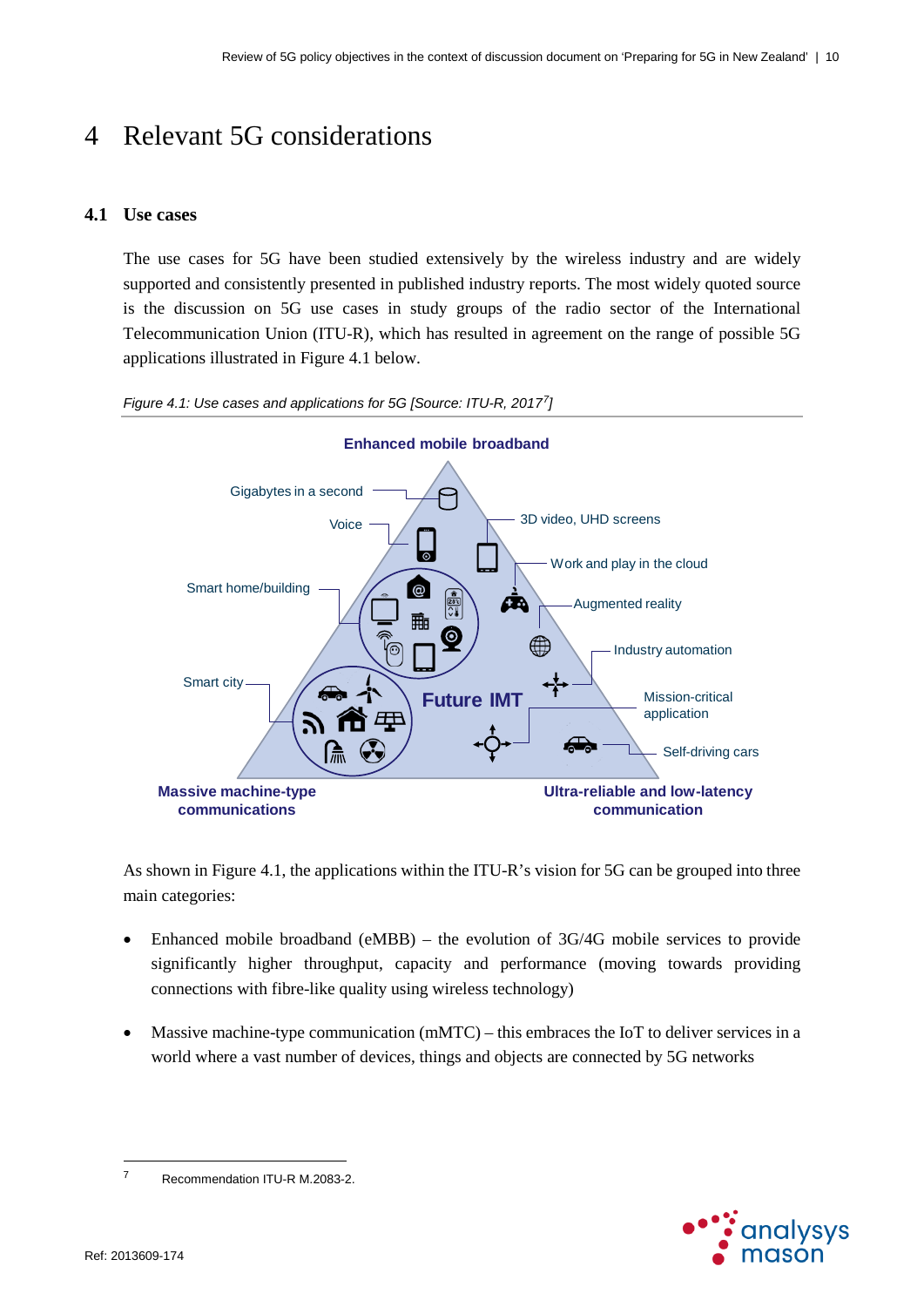• Ultra-reliable low-latency communications (uRLLC) – the capabilities of 5G will enable extremely low latency for applications and services demanding this, achieving a latency of no more than a few milliseconds for the connections between devices and applications servers.

The potential use cases for 5G technology therefore include, but extend significantly beyond, eMBB services: mMTC and uRLLC applications include smart infrastructures in towns and cities (e.g. connected bus stops, connected buses, connected and autonomous vehicles, connected railways), remote control of machinery, factory automation, and many others.

Whilst eMBB services for consumers might be the initial focus of 5G deployment for existing MNOs, there are a wide range of further possible uses, and deployment models, for 5G technology. This would suggest that the government should take a broad view on the potential use of 5G technology in New Zealand.

Indeed, since 5G technology is being designed to serve the needs of multiple industries and consumers, the supply of 5G services is likely to become more diverse, with the possibility of niche players emerging to cover specific use cases, or specific locations, alongside traditional 'massmarket' nationwide players.

#### **4.2 Frequency bands, timing and award of licences**

The use of internationally harmonised 5G spectrum in New Zealand, and internationally harmonised configurations for 5G spectrum (i.e. unpaired spectrum in the 3.5GHz band, along with wide unpaired channels in millimetre-wave bands such as 26GHz or 28GHz) is likely to promote economies of scale and choice for consumers (e.g. in terms of available devices).

For consistency with international timescales, 5G licensing should be in place in time for network launch around 2020.

There is a view that large amounts of spectrum might be needed to deliver some (though not all) 5G services, such that these provide a significant change in user experience compared to 4G networks. Access to significantly more spectrum may be required in localised 5G 'hotspots', e.g. 1GHz (or more) of millimetre-wave bandwidth per network has been suggested, to deliver truly differentiated 5G services.

However, as MBIE recognises, mid- and low-band spectrum (see [Figure](#page-14-0) 4.2 below) will also be needed to support increased capacity for 5G services, over a wider area.

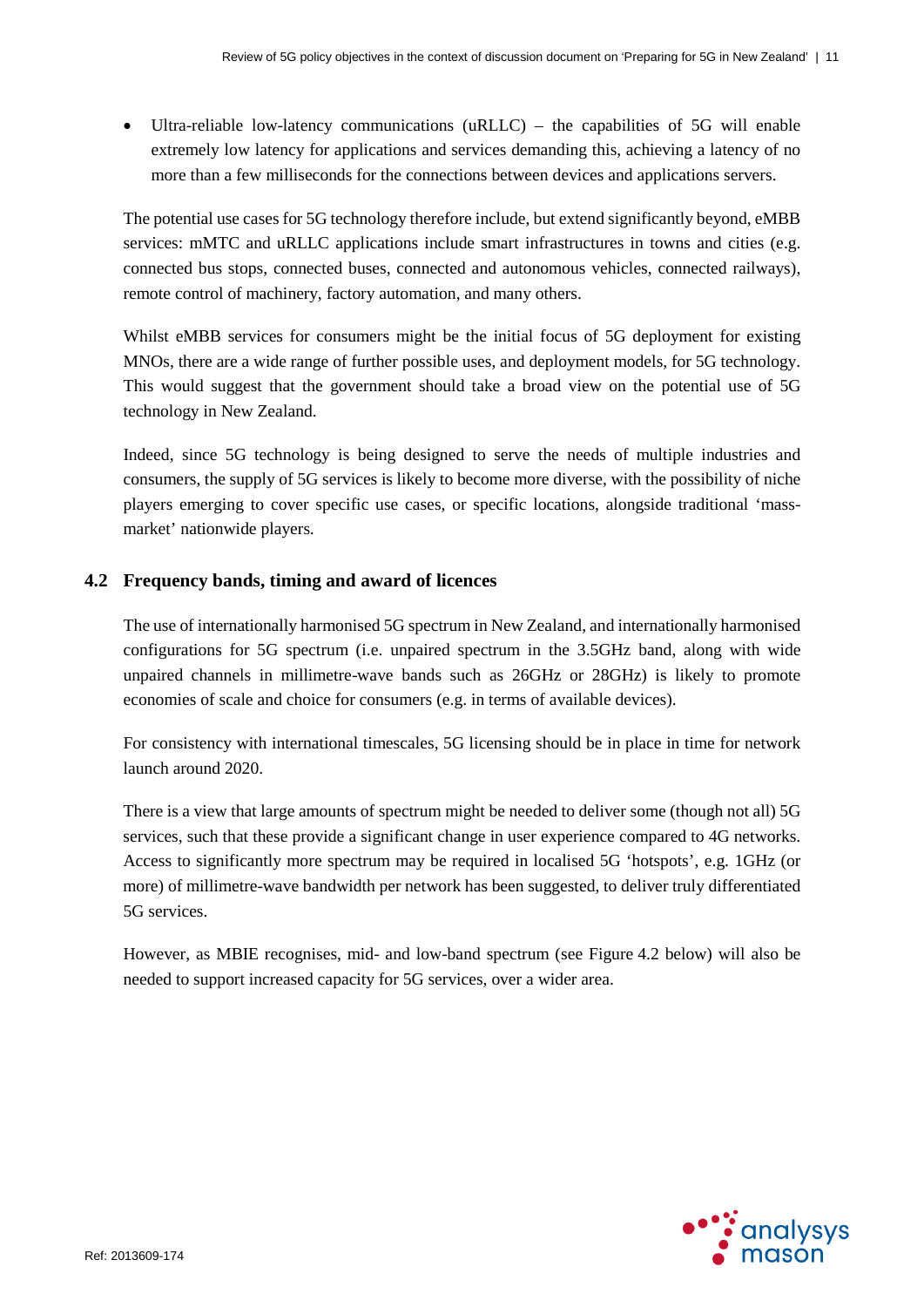

<span id="page-14-0"></span>

Given the range of spectrum that will be needed for 5G, and the uncertainty in the requirement (and demand) for bandwidth to provide different 5G services, flexible approaches to the award of spectrum might be relevant to consider. These flexible approaches might include alternatives to conventional national exclusivity, such as regional licensing and spectrum sharing.

There are also several approaches that could be considered to ensure that the award of 5G licences takes account of new entrants and smaller players, such as setting aside specific spectrum blocks for non-MNO use, spectrum caps on larger operators, etc.

Furthermore, the potential for shared use and unlicensed use of 5G spectrum might be considered. Technologies are currently being developed for managing shared use in other markets. As discussed in Annex A, the Citizens Broadband Radio Service (CBRS) initiative in the USA is a significant example of an authorisation approach that incorporates both shared use and unlicensed use of spectrum within a shared bandwidth.

#### **4.3 Core network changes**

5G networks will embrace virtualisation and associated innovations within the core network.

End-to-end 'network slicing' is widely considered as an essential component of 5G networks, allowing them to provide a network performance that is tailored to the specific requirements and applications of different industries with bespoke needs in terms of coverage, quality of service, resilience, data rate and services. This additional configurability and scalability of 5G technology will be especially relevant for applications that require more robust performance and high reliability, such as autonomous driving, health, manufacturing, energy, media and entertainment. The concept of network slicing is illustrated in [Figure](#page-15-0) 4.3 below.

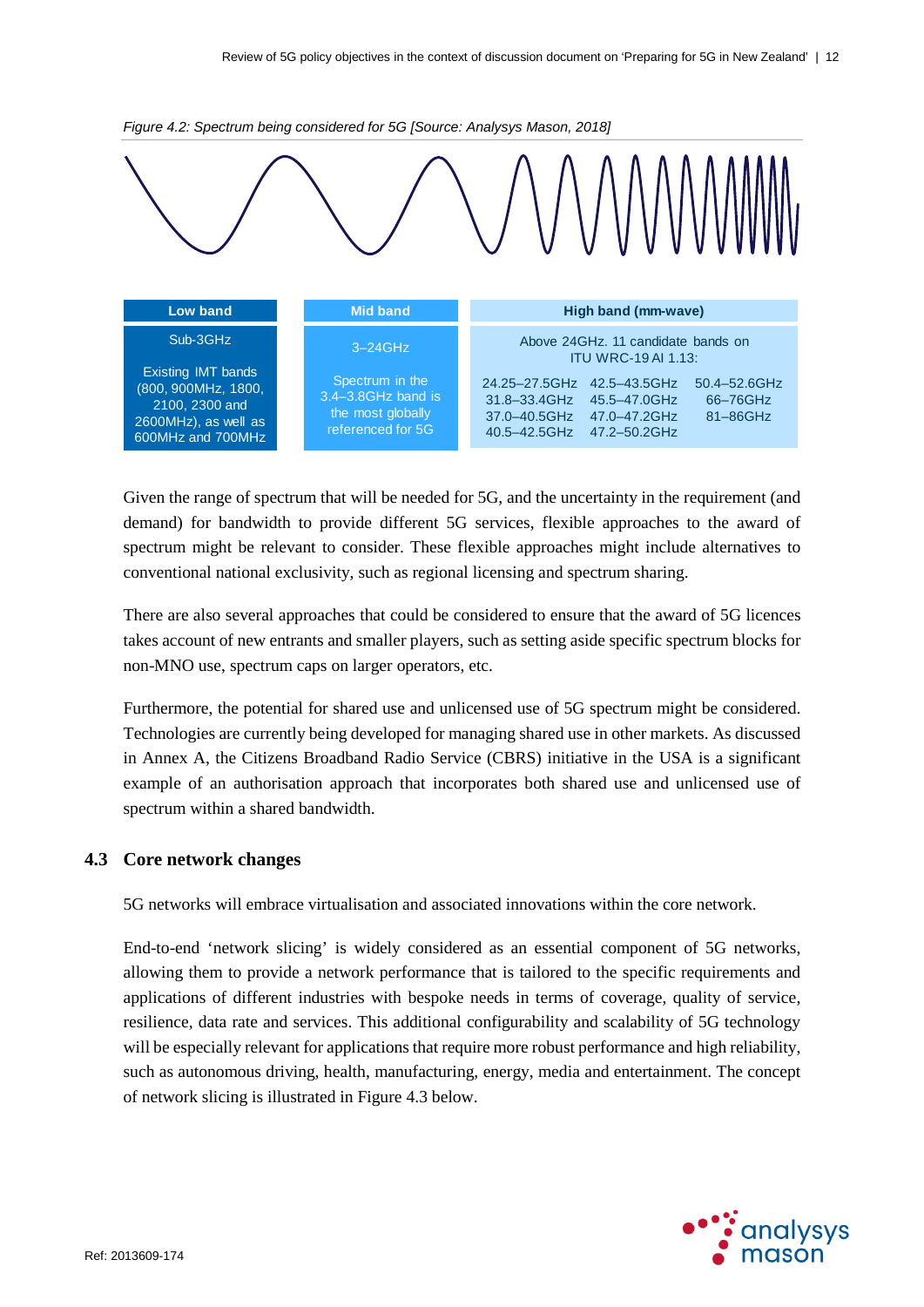

<span id="page-15-0"></span>*Figure 4.3: Network slicing [Source: Analysys Mason, 2018]*

New virtualisation features through slicing could stimulate innovation and could also increase the number of organisations wishing to access spectrum.

Furthermore, these features might drive new deployment models (e.g. neutral host models for smallcell deployment, vertical users owning their own spectrum and networks), with implications for competition.

Spectrum licensing for 5G might therefore need to consider new types of competition, allowing for connectivity to be delivered in new ways and to facilitate the emergence of effective and sustainable new players.

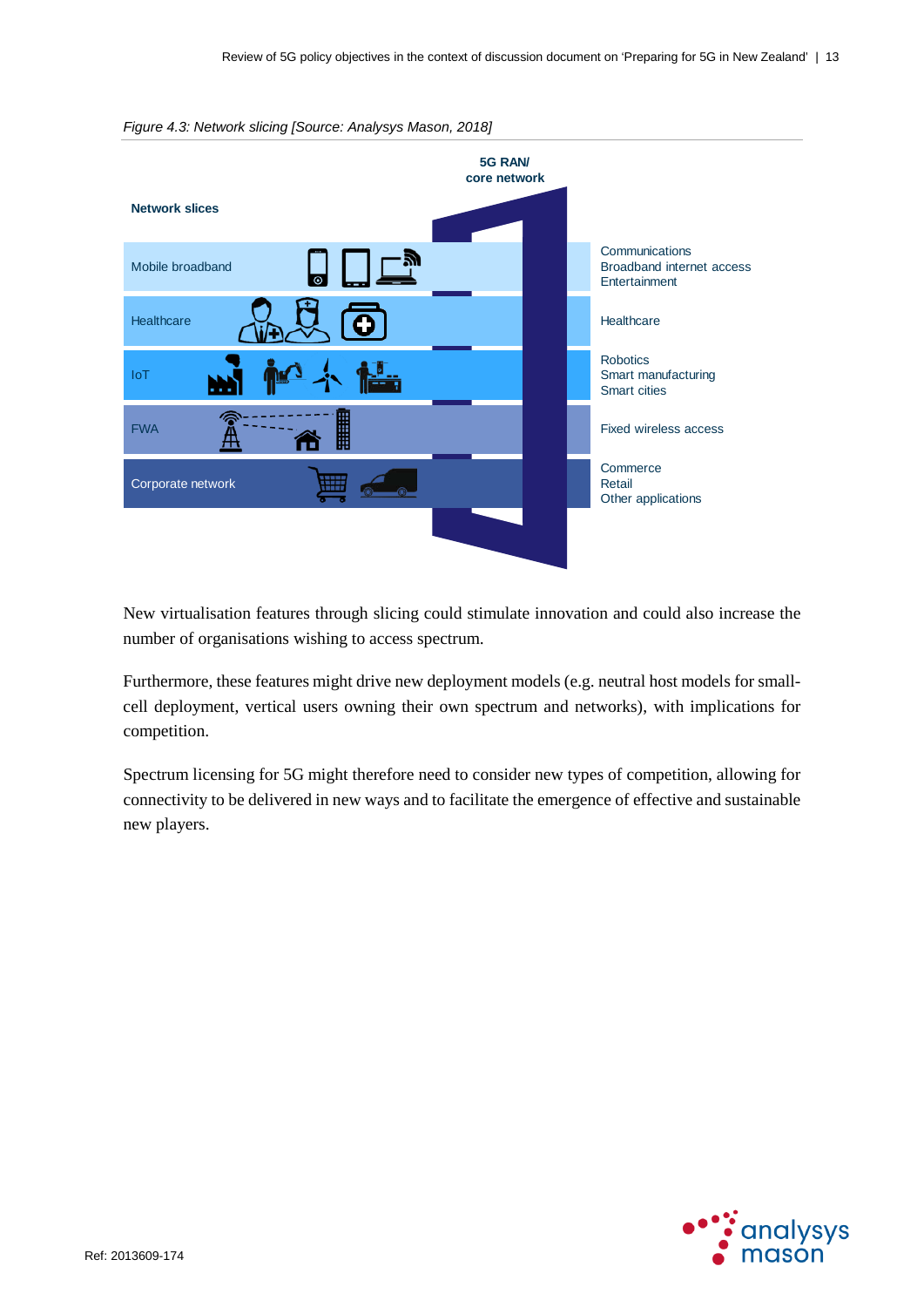# <span id="page-16-0"></span>5 Regulatory considerations for 5G licensing

#### **5.1 Spectrum flexibility and additional operators**

The mobile market in New Zealand is currently characterised by three MNOs owning spectrum, with limited downstream retail diversity as a result of vertical integration. Continuing with, or designing a licensing regime which arrives at, an allocation of spectrum to just the three national MNOs is one option for MBIE in the release of 5G spectrum. This option should only be taken if it is determined that this in the best long-term interests of end users.

As an alternative, release of 5G spectrum could support a widening of the market in terms of the number of players that own spectrum. Given the large amount of spectrum available, especially at higher frequencies, it is possible that more players could own useful blocks of spectrum with which to develop innovative network deployments.

International examples in which regulators are (considering) adopting 5G licensing approaches that might increase the number of operators with 5G spectrum are provided i[n Annex A.](#page-18-0)

#### **5.2 Spectrum sharing**

Obligations may be placed on 5G spectrum owners to introduce downstream diversity and improvements, to the benefit of consumers. This might start with the network infrastructure (sites) which could be shared, or made available to other spectrum owners, but could extend to the incentive to support more retail competition, e.g. through obligations to wholesale a set amount of active-layer capacity to third parties.

Smaller players might also share spectrum, either through explicit, flexible rules or through unlicensed spectrum use. Spectrum leasing could also be applied to national licences, whereby national operators are able to lease bandwidth to local playersin areas not covered by their networks.

A notable example of a spectrum-sharing authorisation approach is the CBRS initiative in the USA, which allows the deployment of private networks using unlicensed spectrum in the 3.5GHz band. Further details are provided in [Annex A.](#page-18-0)

#### **5.3 Open access**

As an alternative to widening the market, it is also possible to focus the operations of the spectrum owner(s) specifically on the upstream infrastructure, and to introduce new downstream markets to support a wider retail activity. Allocating (more) spectrum to wholesale-only businesses, or to operators with an open-access obligation, seeks to reduce vertically integrated silos, and to introduce different incentives to maximise utilisation of the scare spectrum asset. Although not widely implemented to date, some countries have considered wholesale licensing of some or all of the 4G spectrum being awarded (e.g. Mexico and South Africa).

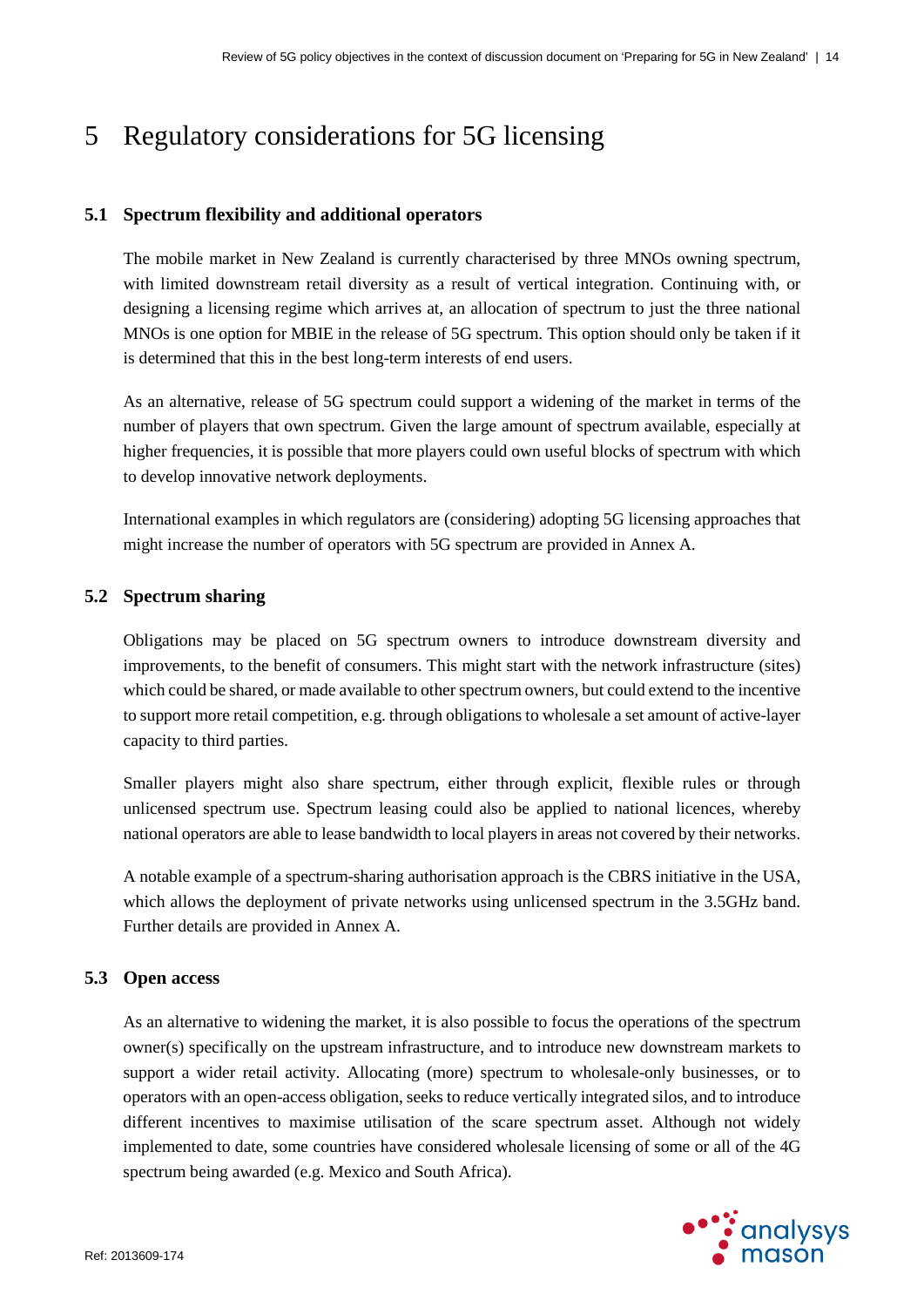In the 5G market, similar considerations will be relevant. It is possible that wholesale models, or neutral-host providers, might offer a viable solution for the further roll-out of specific coverage and capacity enhancements – such as mobile small cells, avoiding the need for duplication of small-cell infrastructure between MNOs.

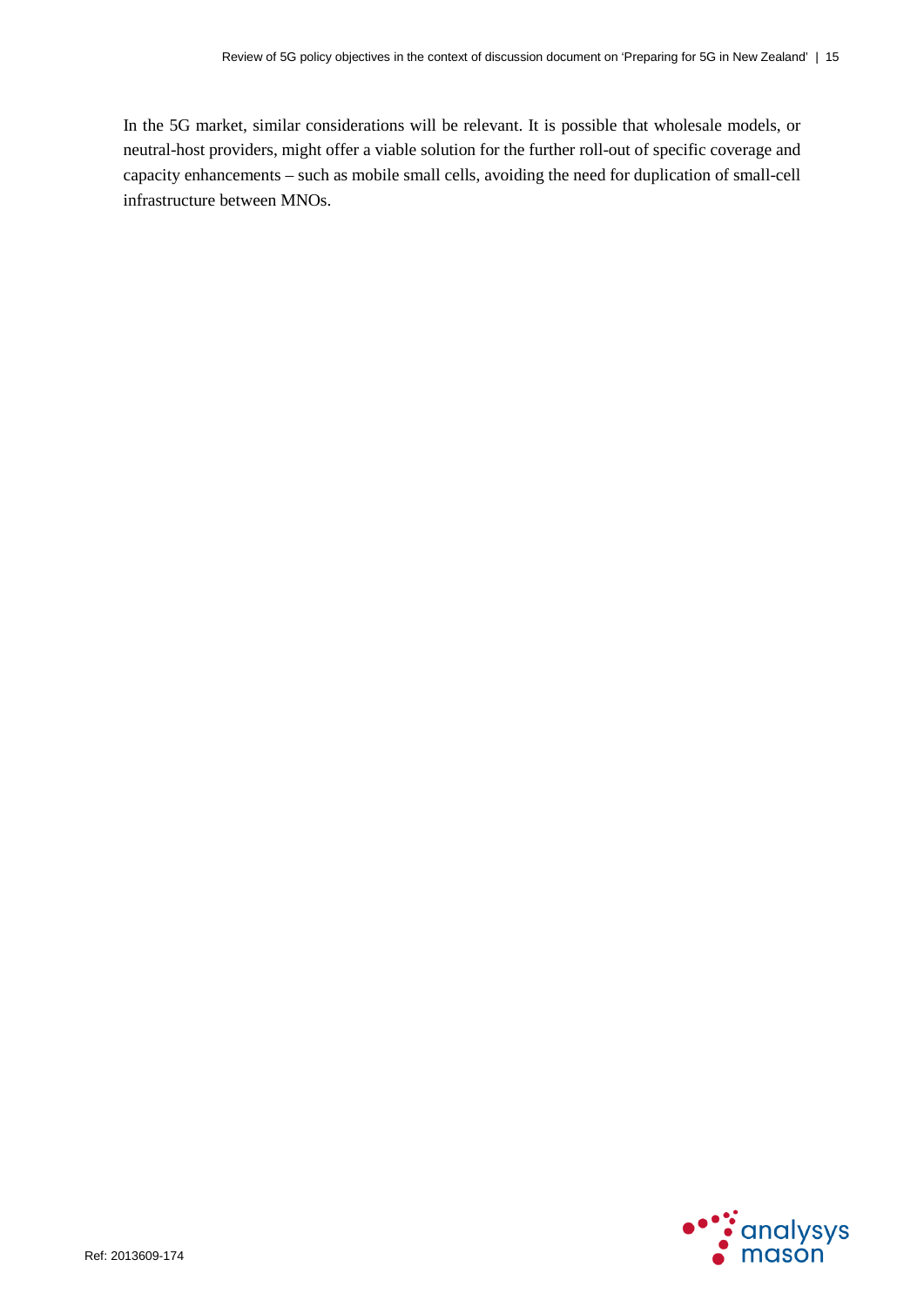# <span id="page-18-0"></span>Annex A International examples

This annex contains six examples of pro-competition and innovative licensing approaches to mobile spectrum authorisation proposed by regulators in other markets.

These examples highlight:

- New styles of network deployment and new wholesale models (i.e. the CBRS initiative in the US, and possible licensing arrangements in the 26GHz band in the UK)
- The importance of broad licensing objectives for  $5G$  enabling a wide range of services, promoting competition and encouraging innovation in relevant markets (i.e. millimetre-wave licensing in the UK and the USA)
- The importance of ensuring flexibility and avoiding barriers when making (5G) spectrum available (e.g. spectrum management reforms in Australia)
- The relevant frequency bands being considered internationally for 5G, highlighting the global focus on spectrum around 3.5GHz and in millimetre-wave bands below 30GHz (26GHz, and 28GHz) – as illustrated by 5G spectrum licensing proposals in South Korea and China.

#### **A.1 UK – 26GHz consultation**

The UK communications regulator, Ofcom, published a call for input (CFI) on authorising 26GHz spectrum for 5G use during 2017. In this CFI, Ofcom states that 5G millimetre-wave spectrum could enable new opportunities for both incumbents and new entrants and that technology developments brought in by 5G in millimetre-wave bands have the potential to enable innovative services and alternative business models, beyond the traditional MNO model. Ofcom also notes that the limited range of operation in millimetre-wave frequencies (due to the short wavelengths in this type of spectrum) could facilitate greater geographical re-use, thereby allowing more operators to deploy networks. Ofcom explores a variety of types of demand and corresponding licensing models, including neutral hosts for small cells, private 5G network providers and fixed wireless access (FWA) players.

Ofcom's CFI sought information from stakeholders on making spectrum in the 26GHz band (24.25– 27.5GHz) available for 5G.[8](#page-18-1) Section 4 of the CFI explicitly considers potential demand for millimetre-wave spectrum in the UK. Ofcom expects that 5G millimetre-wave spectrum will provide supplementary MBB capacity in high demand areas. However, Ofcom also states that such spectrum "*could enable new services and applications for citizens and consumers, opening up new business models and new opportunities not only for existing operators, but also for new entrants*". Ofcom also notes that the organisations wishing to access 5G millimetre-wave spectrum could increase as

<span id="page-18-1"></span><sup>8</sup> See https://www.ofcom.org.uk/\_data/assets/pdf\_file/0014/104702/5G-spectrum-access-at-26-GHz.pdf



 $\overline{a}$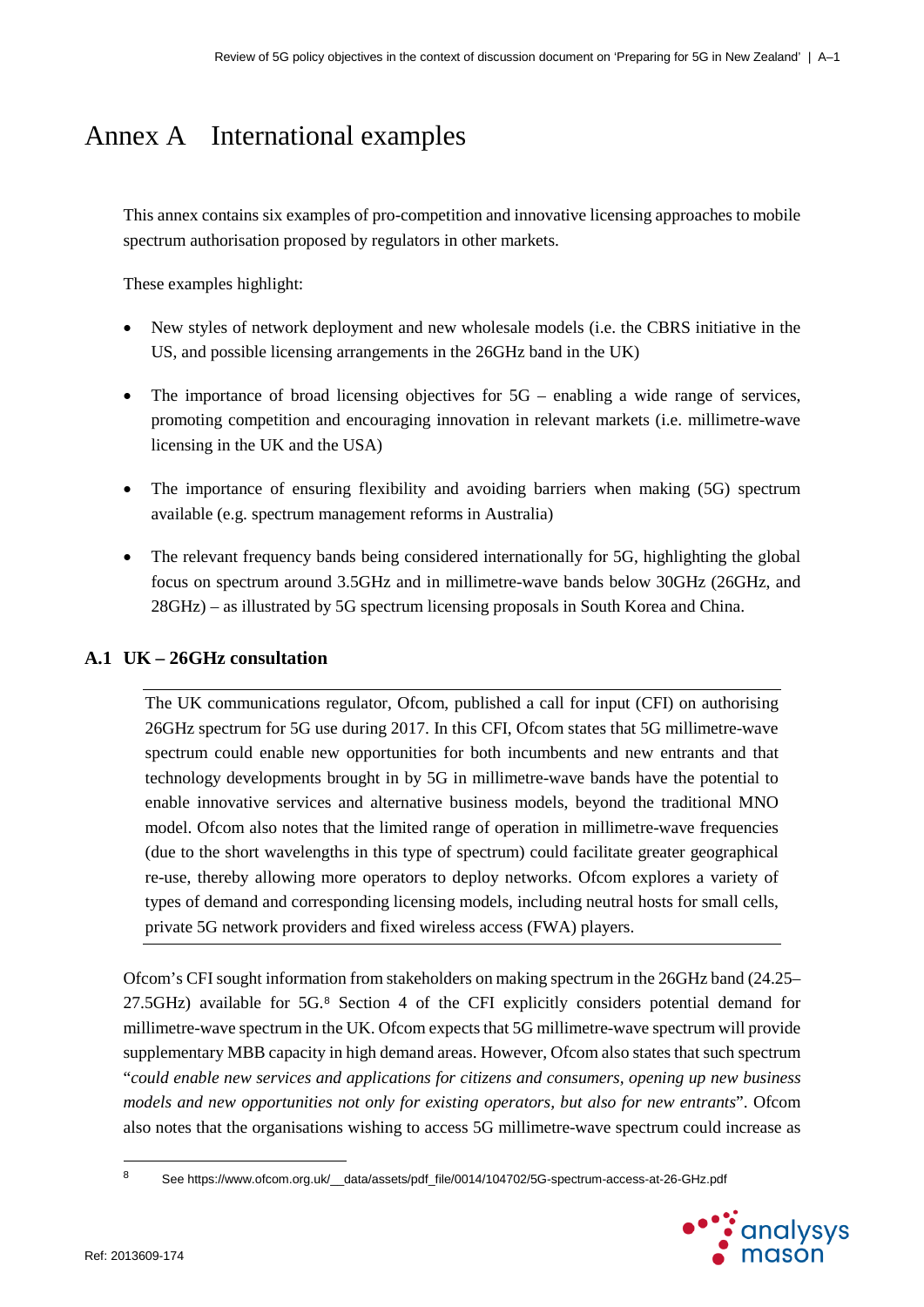a result of the new technologies being developed for 5G (i.e. network slices that are configurable to provide bespoke services to individual users). Technology developments combined with the physical properties of millimetre-wave spectrum may also mean that alternative forms of licensing could be viable, as a result of increased scope for geographical re-use.

Ofcom provides the following overview of potential new services and deployment solutions:

- **Increasing MBB capacity of existing mobile networks** in high demand locations (e.g. railway stations and sports stadiums) through the use of small cells
- **'Neutral hosts'**, i.e. small-cell wholesale access providers. Neutral hosts install and operate small cells, and then provide wholesale access to other operators/service providers. Ofcom notes that this model could result in more efficient use of spectrum. The possibility of non-neutral hosts (in which the wholesale access provider also provides a retail service) is also recognised; in both cases, Ofcom states that competition issues would need to be considered.
- **Industrial and enterprise applications** (e.g. automation in factories/warehouses, low-latency medical technologies, and many others). Existing MNOs may seek to serve the specialist requirements of such customers using 'network slicing', or with dedicated sites. Industrial customers might also be served by new entrants, e.g. by private 5G network providers (which build/operate networks at the enterprise premises).
- **Fixed wireless access (FWA)**. Of com notes that some operators are already planning to use millimetre-wave 5G spectrum for this purpose.
- **Wireless backhaul**, either using conventional point-to-point (PTP) microwave links, or pointto-multipoint (PTMP) and mesh type networks.
- **Road and rail**. Enhancement of in-vehicle MBB services, as well as 'vehicle to everything' (V2X) communication, connected and autonomous vehicles (CAV), smart highways, etc.

Ofcom also identified the following alternative licensing approaches in its 26GHz CFI:

- Shared, uncoordinated use (i.e. licence exempt, or unlicensed) noting that the inherent propagation characteristics of millimetre-wave propagation and the potential development in 5G equipment specifications of protocols to share between 5G new radio (NR) cells might make 5G small cells more suitable for licence-exempt or unlicensed operation than current-generation mobile technology
- Shared, coordinated deployment for example, based on 5G cells being coordinated with existing cells, and requests to use spectrum being considered on a 'first come, first served' basis by the regulator
- Tiered sharing models, by having a database of deployments and using spectrum sensing techniques
- Area-defined licences, allowing for regional deployment

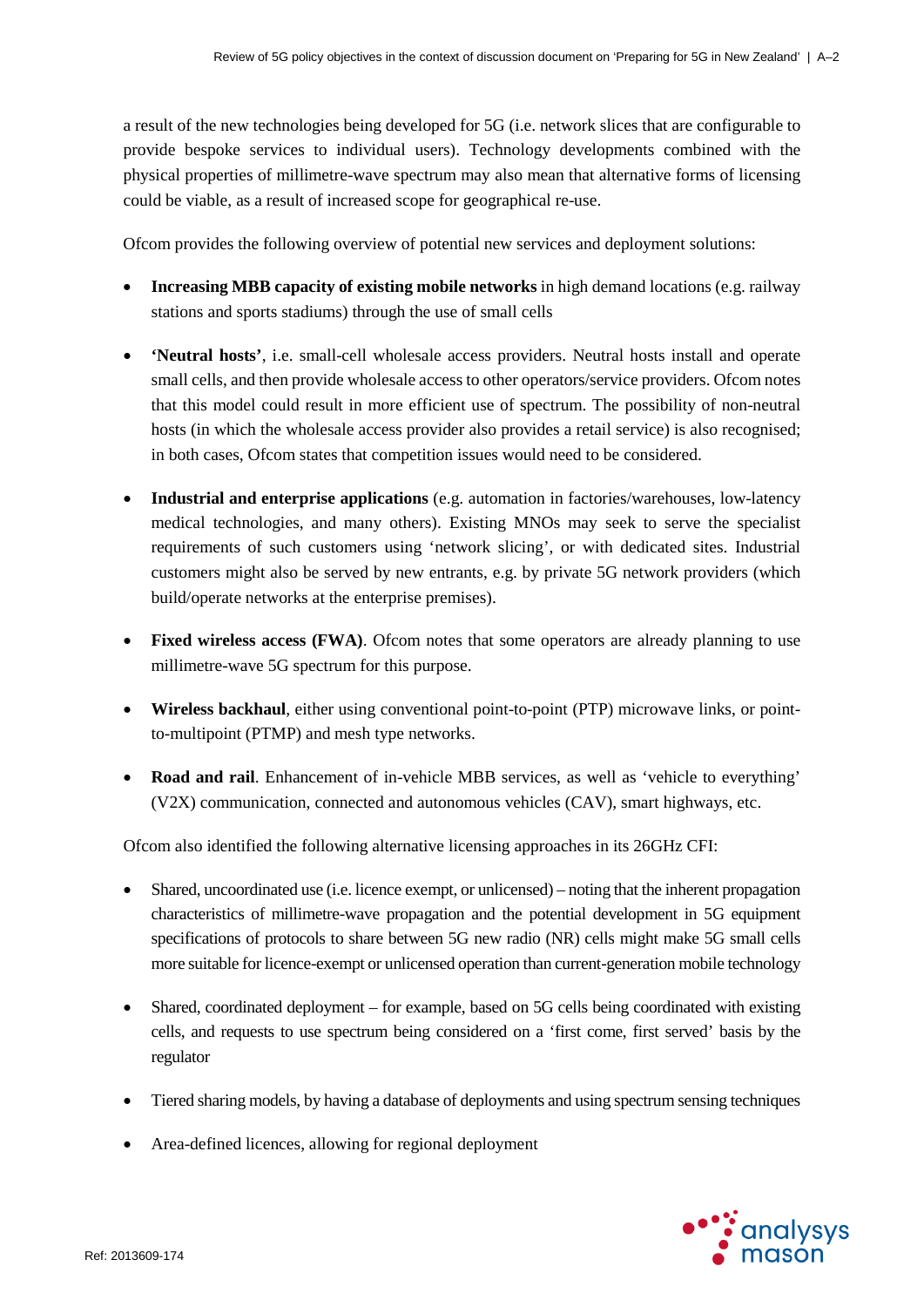• National licences, but potentially with some mechanism to avoid under-utilisation of spectrum (e.g. to assess if there are areas of un-met demand after a pre-defined period, and to authorise additional operators to use the spectrum in these un-met areas).

### **A.2 Australia – 5G consultation and broader approach to spectrum**

The ACMA is currently implementing reforms to ensure that spectrum management is as flexible as possible to promote choice and innovation. Reforms are taking place to migrate towards a more flexible, unified licensing system across the spectrum that the ACMA manages. Additionally, the ACMA's consultation documentation on 5G deployment in the 3.5GHz band notes the potential benefit of allowing new entrants access to 5G spectrum.

A number of 5G spectrum (and broader) developments in Australia indicate the intention to allow for non-MNO users:

- The Australian government and the ACMA are currently<sup>[9](#page-20-0)</sup> implementing a number of spectrum management reforms, after conducting a comprehensive 'Spectrum Review' in 2014/15. Among other things, the reforms aim to increase flexibility and accommodate innovative uses. One of the key guiding principles of the reforms was "*ensuring [spectrum] arrangements are as flexible as possible to promote choice and innovation*".[10](#page-20-1)
- The Australian government published its '5G Enabling the Future Economy' paper on 12 October 2017.[11](#page-20-2) The paper includes explicit discussion of novel licensing approaches, such as spectrum sharing, which may allow the use of 5G spectrum by players other than existing MNOs:

"*Spectrum sharing, that is spectrum accessed by numerous users on a shared basis, has also been identified as an option for 5G technology […] 5G opens up new opportunities for increased spectrum sharing, through mechanisms such as network slicing. 5G technology is also designed to support shared arrangements and allows for the sharing of the same spectrum ('unlicensed Wi-Fi' spectrum) with other technologies. Operators can augment their holdings in situations where existing exclusive holdings are insufficient to meet customer needs*".

The ACMA has outlined plans<sup>[12](#page-20-3)</sup> to auction spectrum in the  $3575-3700$ MHz and  $24.25-27.5$ GHz bands for 5G. In discussing the benefits of refarming the 3.6GHz band for 5G, the consultation

The ACMA's *Five Year Spectrum Outlook* (FYSO) 2017–2021, published in October 2017, classifies the 24.25– 27.5GHz band as "second of the 5G bands' with 'broader interest to be determined". The FYSO suggests that an auction date of Q1 2019/20 is likely for the millimetre-wave spectrum; see https://www.acma.gov.au/theACMA/fiveyear-spectrum-outlook-2017-21



<span id="page-20-0"></span> $\overline{9}$ <sup>9</sup> See https://www.communications.gov.au/what-we-do/spectrum/spectrum-reform

<span id="page-20-1"></span><sup>10</sup> See [https://www.communications.gov.au/publications/spectrum-review-report,](https://www.communications.gov.au/publications/spectrum-review-report) section 1.3.

<span id="page-20-2"></span><sup>11</sup> See https://www.communications.gov.au/documents/5g-enabling-future-economy

<span id="page-20-3"></span><sup>&</sup>lt;sup>12</sup> On 5 March 2018, the Minister for Communications approved the auction of 125MHz of spectrum in the 3.6GHz band (3575–3700MHz). The auction is scheduled for October 2018.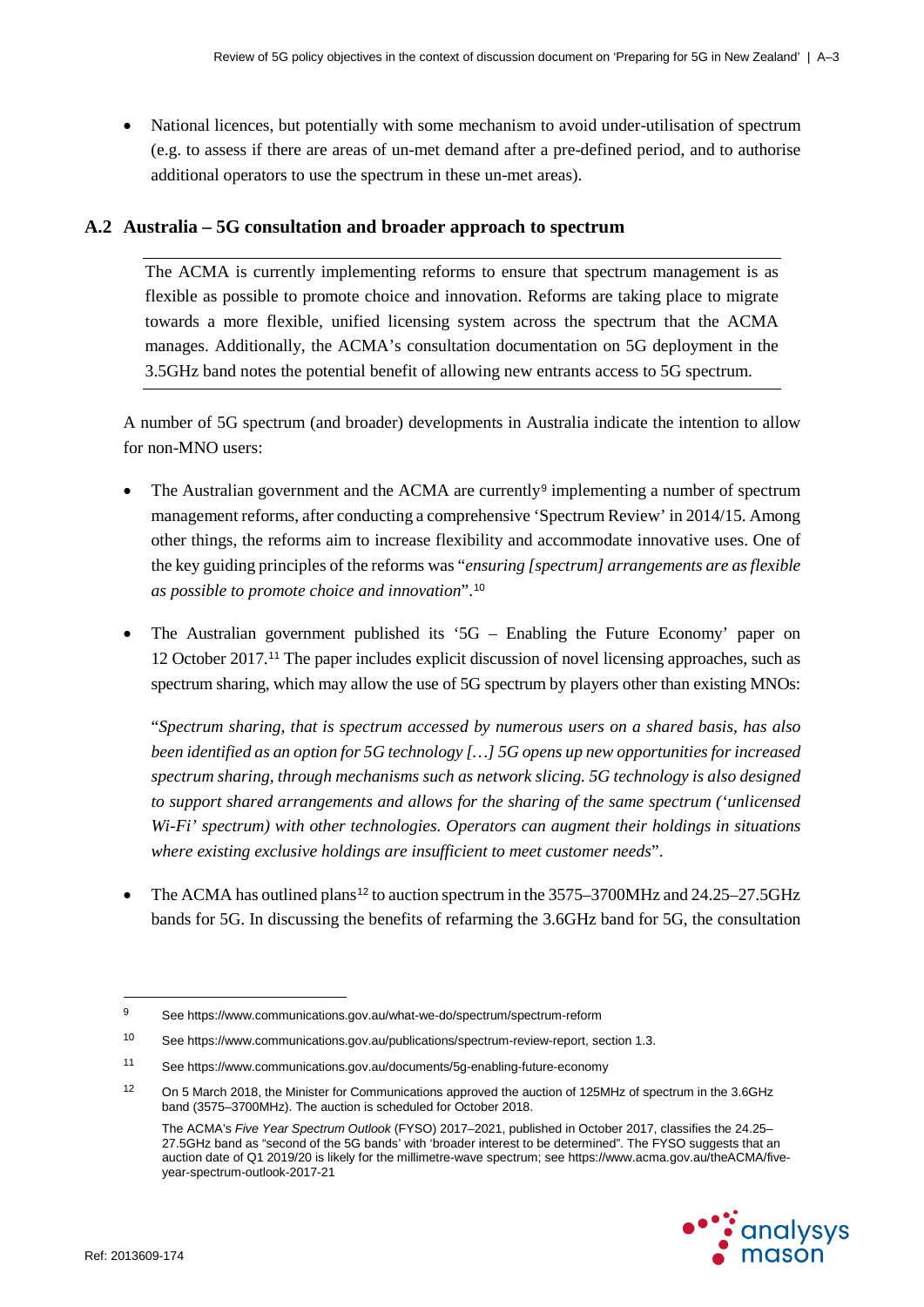documentation<sup>[13](#page-21-0)</sup> explicitly lists the "*potential to improve competition in the MBB market by providing incumbent and/or new operators with access to more spectrum in key market areas*". More broadly, the ACMA recognises the "*[high] rate of change and innovation in global spectrum use generally*", and therefore "*the uncertainties inherent in predicting future changes in highest value use of bands*".[14](#page-21-1)

## **A.3 USA – CBRS initiative**

The Citizens Broadband Radio Service (CBRS) initiative in the USA is making spectrum in the 3.55–3.70GHz range available for unlicensed use on a shared basis. The market has shown considerable interest in the deployment of private LTE (and, in the future, potentially 5G) networks using CBRS spectrum.

The communications regulator, the FCC, is in the process of releasing the CBRS band (3550– 3700MHz) for shared wireless broadband use.[15](#page-21-2) The band is governed by a three-tier authorisation framework that allows commercial users to share spectrum with existing federal and non-federal users:

- Tier 1 consists of incumbent users<sup>[16](#page-21-3)</sup> (primarily the US military), which have top priority.
- Tier 2 organisations can be granted priority access licences (PALs) for a fee. A maximum of seven PALs (in the 3550–3650MHz range), each 10MHz in size, will be licensed in any given geographical area. Use of these bands can be pre-empted by Tier 1 users. The exact structure of the PALs (licence duration, geographical extent, etc.) has been the subject of significant debate, which was ongoing at the time of producing this paper.<sup>[17](#page-21-4)</sup> PALs are expected<sup>[18](#page-21-5)</sup> to be auctioned in late 2018 or 2019.
- Tier 3 users have general authorised access (GAA) that is, they can make opportunistic use of any available block of the 3550–3700MHz band without a defined licence term. These users must accept

<span id="page-21-5"></span><sup>18</sup> See, for example, https://www.cablelabs.com/meet-cablelabs-tech-policy-whisperer-rob-alderfer



 $\ddot{ }$ 

<span id="page-21-0"></span><sup>13</sup> 'Future use of the 3.6 GHz band' – Options paper, published June 2017; see https://www.acma.gov.au/theACMA/~/link.aspx?\_id=17BFF36784FF4151B1217647D6957112&\_z=z

<span id="page-21-1"></span><sup>14</sup> *Ibid*. The statement is made in relation to apparatus licence arrangements in the 5.6GHz band.

<span id="page-21-2"></span><sup>15</sup> See<https://www.fcc.gov/rulemaking/12-354#block-menu-block-4> for an index of FCC CBRS documentation.

<span id="page-21-3"></span> $16$  Tier 1 incumbent users mainly use these bands for naval radar applications in coastal areas, so this capacity remains largely unused in inland areas.

<span id="page-21-4"></span><sup>17</sup> See, for example[, http://www.wispa.org/Wispa-](http://www.wispa.org/Wispa-News/ArtMID/13028/ArticleID/199/CategoryID/55/CategoryName/Top-Story/FCC-VOTE-IS-A-STEP-BACKWARD-FOR-RURAL-BROADBAND-WISPA-SAYS)[News/ArtMID/13028/ArticleID/199/CategoryID/55/CategoryName/Top-Story/FCC-VOTE-IS-A-STEP-BACKWARD-](http://www.wispa.org/Wispa-News/ArtMID/13028/ArticleID/199/CategoryID/55/CategoryName/Top-Story/FCC-VOTE-IS-A-STEP-BACKWARD-FOR-RURAL-BROADBAND-WISPA-SAYS)[FOR-RURAL-BROADBAND-WISPA-SAYS.](http://www.wispa.org/Wispa-News/ArtMID/13028/ArticleID/199/CategoryID/55/CategoryName/Top-Story/FCC-VOTE-IS-A-STEP-BACKWARD-FOR-RURAL-BROADBAND-WISPA-SAYS) For a more recent example, see <https://www.fiercewireless.com/wireless/t-mobile-smaller-license-areas-cbrs-would-result-inefficient-use-spectrum> As of mid-April 2018, the FCC's website stated that: 'Each PAL is defined as a non-renewable authorization to use a 10MHz channel in a single census tract for three-years. Up to seven total PALs may be assigned in any given census tract with up to four PALs going to any single applicant. Applicants may acquire up to two-consecutive PAL terms in any given license area during the first auction".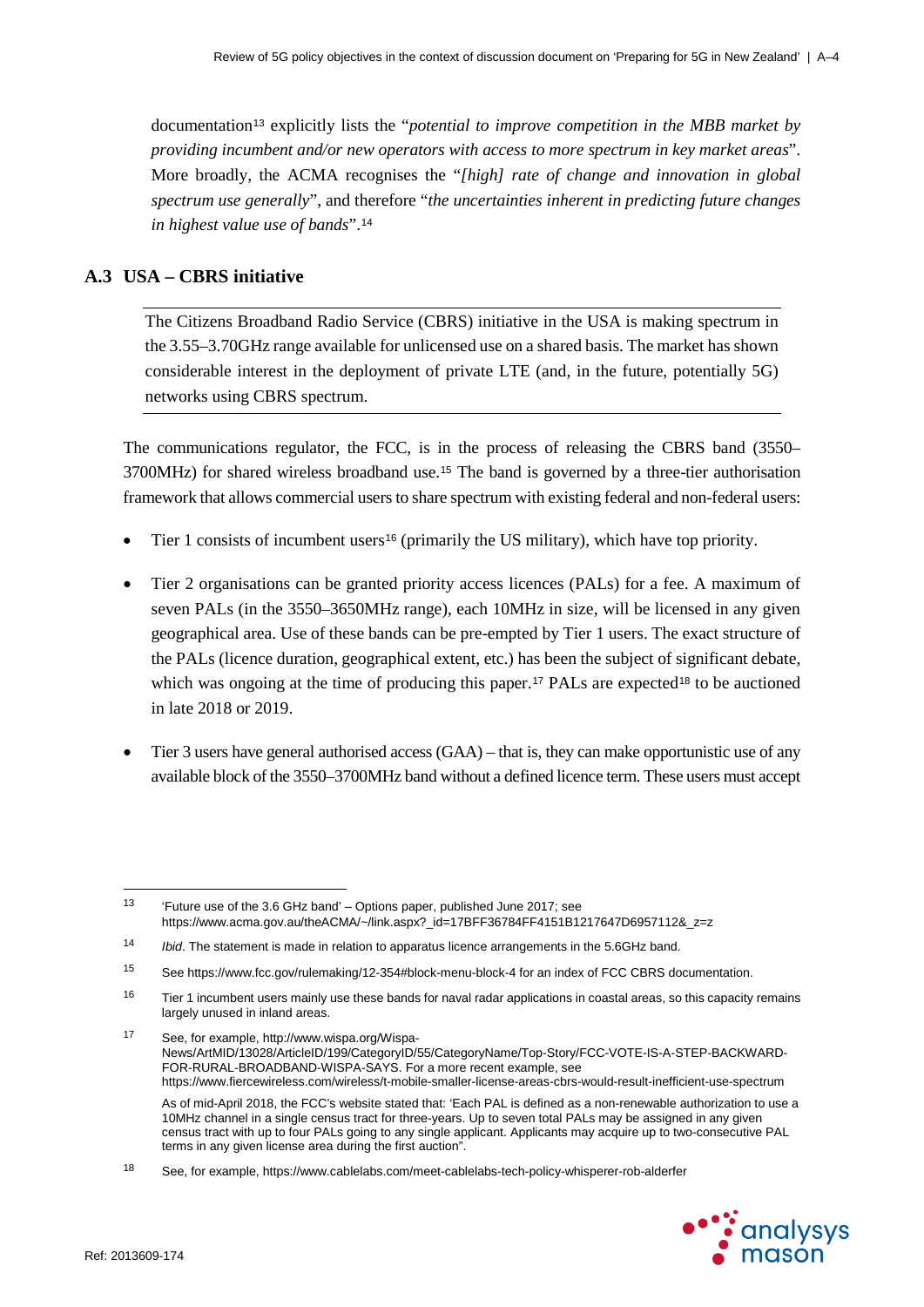interference from Tier 1 and 2 users. We understand that use of GAA spectrum can begin as soon as the necessary equipment has been certified,<sup>[19](#page-22-0)</sup> which is expected in the second half of [20](#page-22-1)18.<sup>20</sup>

Access and operations will be managed by a dynamic spectrum access system (SAS), conceptually similar to the databases used to manage television white-space (TVWS) devices.

Among other things, the FCC intends that the novel CBRS spectrum-sharing approach will enable "*wide deployment of wireless broadband in industrial applications – advanced manufacturing, energy, healthcare, etc. – supporting innovation and growth throughout our economy*".[21](#page-22-2)

There is considerable industry interest in the CBRS band; the CBRS Alliance (a group promoting the technology) includes all four major US MNOs, equipment vendors (Motorola, Samsung, Nokia, Ericsson) as well other key technology players such as Google, Intel and Qualcomm.

Interest has primarily focused around use of the CBRS spectrum for in-building LTE coverage or private LTE networks for enterprises. However, the spectrum (which lies in the main band being harmonised for 5G globally) may be used for 5G networks in the future.<sup>[22](#page-22-3)</sup>

### **A.4 USA – millimetre-wave bands**

The FCC has confirmed plans to release several millimetre-wave bands for 5G. Consultation documentation highlights the FCC's intention to license spectrum in such a way as to allow for a range of possible users (i.e. not just the major MNOs).

The FCC issued<sup>[23](#page-22-4)</sup> an NOI (October 2014), NPRM (October 2015) and R&O/FNPRM (July 2016) under the title 'Use of Spectrum Bands Above 24GHz For Mobile Radio Services' (also referred to as the 'Spectrum Frontiers' initiative).

The R&O adopts new rules that aims to authorise ~11GHz of high-frequency spectrum for flexible, mobile and fixed use, including 3.85GHz of licensed spectrum (27.5–28.35, 37–38.6, 38.6–40GHz) and 7GHz of unlicensed spectrum (64-71GHz).<sup>[24](#page-22-5)</sup>

<span id="page-22-5"></span> $24$  The unlicensed 64–71GHz band is adjacent to the 57–64GHz band, which is already unlicensed, resulting in a continuous unlicensed band of 14GHz.



-

<span id="page-22-0"></span><sup>&</sup>lt;sup>19</sup> Cloud-based spectrum access systems (SASs) will actively manage users of the three CBRS tiers. The SAS will tell the CBRS base stations (called CBRS devices, or CBRDs) which channels to use in order to avoid interference with other users in a given geographical area. The main instance of incumbent use will come from US military shipborne radar. A radar detection network known as an ESC (environmental sensing capacity) will detect the arrival of these ships on either the east or west coast of the USA. SAS and ESCs must be certified before the GAA tier of the CBRS can be used.

<span id="page-22-1"></span><sup>20</sup> See, for example, Federated Wireless' response to the NPRM: https://ecfsapi.fcc.gov/file/122836319522/Federated%20Wireless%20Comments%20on%202017%20CBRS%20NP RM%20-%20FINAL%2012.28.17.pdf

<span id="page-22-2"></span><sup>21</sup> See https://www.fcc.gov/news-events/blog/2015/04/21/breaking-down-barriers-innovation-35-ghz-band

<span id="page-22-3"></span><sup>22</sup> See https://www.sdxcentral.com/articles/news/3-5-ghz-cbrs-band-breakthrough-5g/2017/03/

<span id="page-22-4"></span><sup>&</sup>lt;sup>23</sup> All documentation is available at [https://www.fcc.gov/5G.](https://www.fcc.gov/5G) NOI = Notice of Inquiry, NPRM = Notice of proposed rulemaking, R&O = Report and order, FNPRM = Further NPRM (see<https://www.fcc.gov/general/rulemaking-fcc> for full explanation).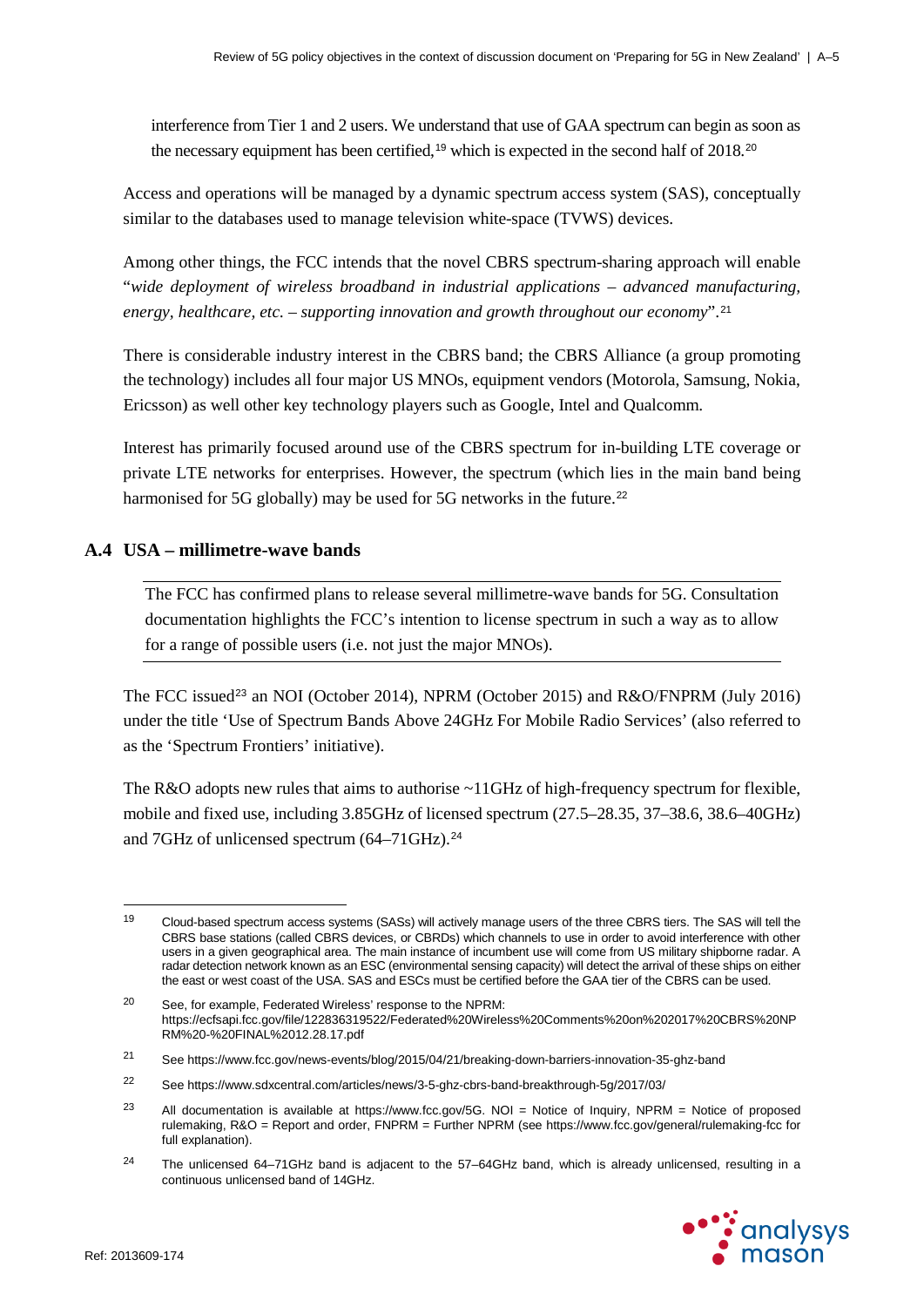The FCC's licensing approach attempts to allow for a broad range of uses. For example:

- the NPRM considers the 28GHz and 39GHz bands "*suitable for deployment of high-capacity, high-throughput small cells as part of mobile broadband deployments*". At the same time, the FCC proposed rules that "*would provide licensees with the flexibility to conduct fixed and/or mobile operations*".
- In the 37GHz band, the NPRM proposed a hybrid licensing mechanism that would "*grant operating rights by rule to property owners, while establishing geographic area licenses based on counties for outdoor use*". This licensing mechanism was designed to "*facilitate the deployment of advanced enterprise and industrial applications not suited to unlicensed spectrum or public network services, while also providing additional spectrum for more traditional cellular deployments*".

### **A.5 South Korea**

In early 2017, the Ministry of Science and ICT (MSIT) released<sup>[25](#page-23-0),[26](#page-23-1)</sup> a national broadband/spectrum plan (K-ICT), indicating that it planned to allocate a minimum of 1300MHz for 5G by 2018, consisting of 300MHz in the 3.5GHz band  $(3.4-3.7GHz^{27})$  $(3.4-3.7GHz^{27})$  $(3.4-3.7GHz^{27})$  and 1GHz in the 28GHz band  $(27.5-$ 28.5GHz, with a possible 2GHz extension).

On 19 April 2018, Yonhap News Agency[28](#page-23-3) reported that MSIT had confirmed the structure and reserve prices for the auction,<sup>[29](#page-23-4)</sup> which will be held in June 2018.

#### **A.6 China**

The Ministry of Industry and Information Technology (MIIT) in China has committed<sup>[30](#page-23-5)</sup> to making available more than 100MHz of mid-band spectrum per operator, and 2GHz of high-band spectrum per operator for 5G.

<span id="page-23-5"></span><sup>&</sup>lt;sup>30</sup> See https://5q-ppp.eu/wp-content/uploads/2016/11/03\_9-Nov\_Session-2\_Chang-Ruoting-1.pdf, which also references the 4.4–4.5GHz range for 5G. See also 'Radio Spectrum Management in China', Bureau of Radio Regulation, MIIT, 11 September 2017.



<span id="page-23-0"></span> $25$ See [https://blog.naver.com/with\\_msip/220917986508.](https://blog.naver.com/with_msip/220917986508) The plan aims to release a total of 40GHz of additional spectrum by 2026 across four service categories: IoT, public sector, private sector and broadcast/satellite.

<span id="page-23-1"></span><sup>&</sup>lt;sup>26</sup> MSIT released a notice in July 2017 indicating that the government may be reserving 76–81GHz and 3.1–3.735GHz for 5G; see http://www.msit.go.kr/web/msipContents/contentsView.do?cateId=mssw352&artId=1364893

<span id="page-23-2"></span><sup>27</sup> See https://www.ituaj.jp/wp-content/uploads/2017/05/nb29-2\_web.pdf

<span id="page-23-3"></span><sup>28</sup> See http://english.yonhapnews.co.kr/news/2018/04/19/0200000000AEN20180419010500320.html

<span id="page-23-4"></span><sup>&</sup>lt;sup>29</sup> Bidders will compete for 28 blocks in the 3.5GHz band and 24 blocks in the 28GHz spectrum, with the period of use starting in December for 10 years and five years, respectively.